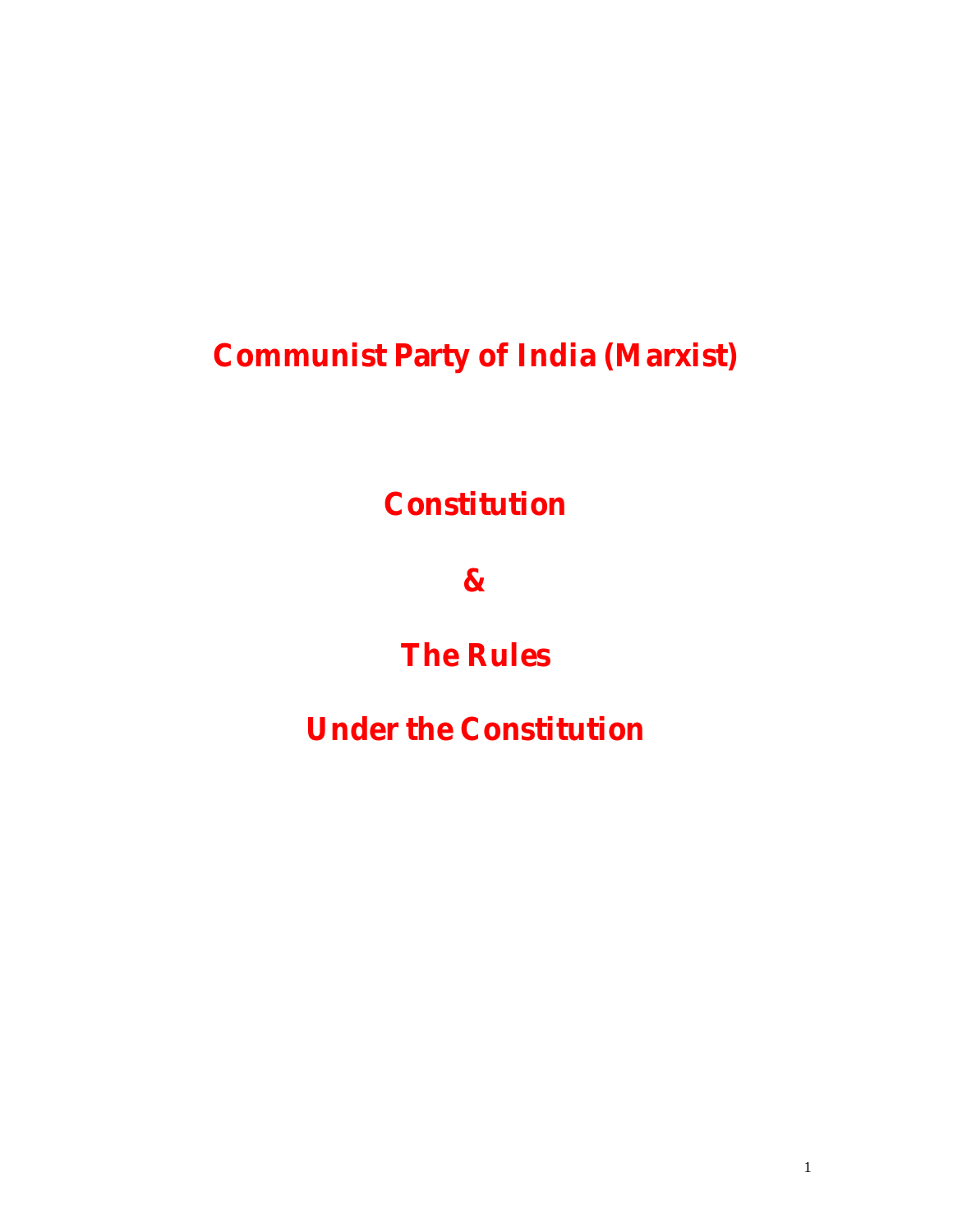#### **ARTICLE I Name**

The name of the Party shall be Communist Party of India (Marxist).

#### **ARTICLE II AIM**

The Communist Party of India (Marxist) is the revolutionary vanguard of the working class of India. Its aim is socialism and communism through the establishment of the state of dictatorship of the proletariat. In all its activities the Party is guided by the philosophy and principles of Marxism-Leninism which shows to the toiling masses the correct way to the ending of exploitation of man by man, their complete emancipation. The Party keeps high the banner of proletarian internationalism.

#### **ARTICLE III Flag**

The flag of the Party shall be a red flag of which the length shall he one-and-a half times its width. At the centre of the flag there shall be a crossed hammer and sickle in white.

#### **ARTICLE IV Membership**

- 1. Any person residing in India, eighteen years of age or above who accepts the Programme and Constitution of the Party, agrees to work in one of the Party organisations, to pay regularly the Party membership dues (fee and levy as may be prescribed) and to carry out decisions of the Party shall be eligible for Party membership.
- 2. (a) New members are admitted to the Party through individual application on the recommendation of two Party members. Party members who recommend an applicant must furnish the Party Branch or the unit concerned, full information about the applicant from personal knowledge and with due sense of responsibility. The Party Branch shall make recommendation to the next higher committee, if the applicant is to be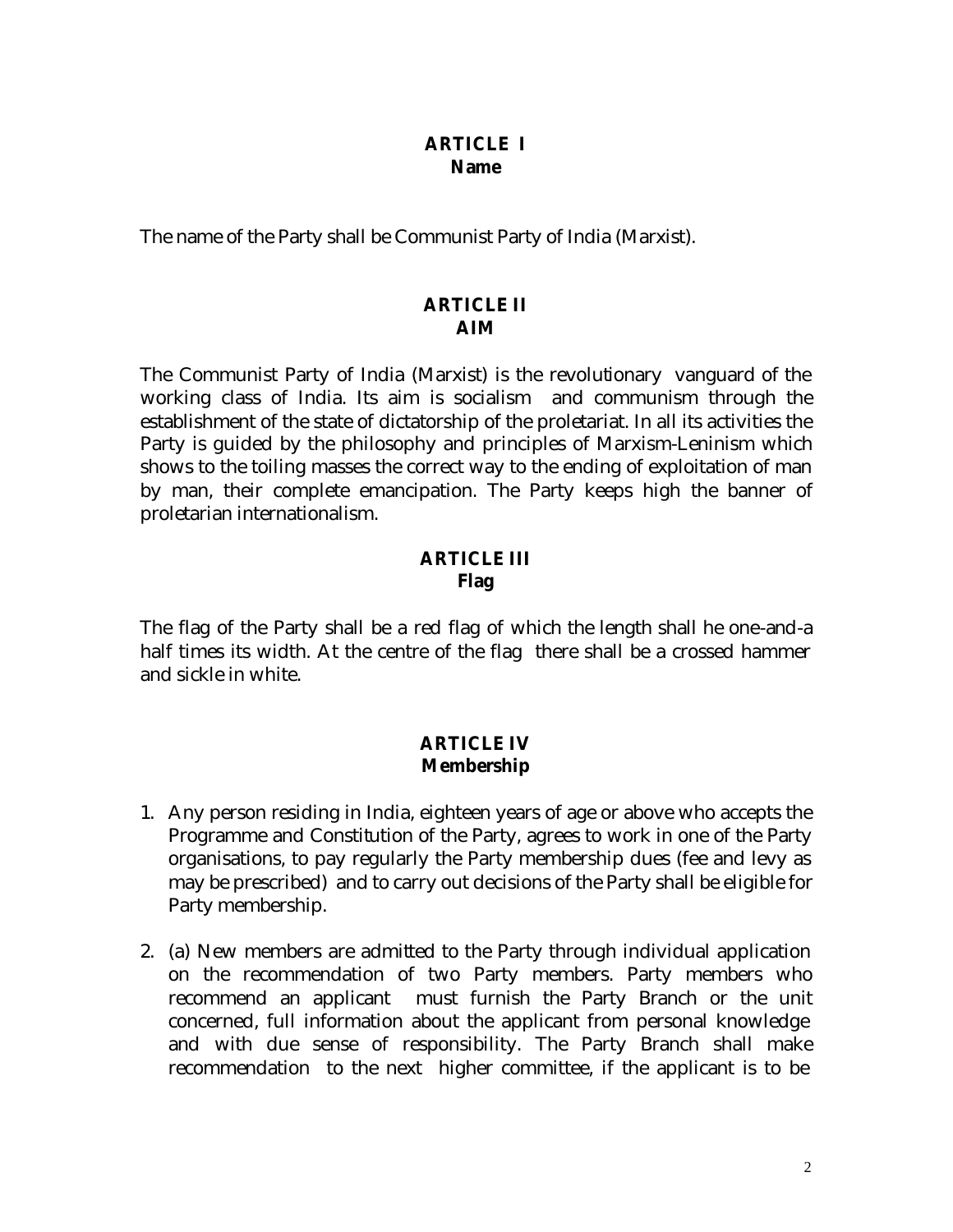admitted. The next higher committee takes a decision on all recommendations.

(b) All Party committees higher to the Party Branch and up to the Central Committee level have the power to directly admit new members to the Party.

3. (a) All applications for Party membership must be placed before the appropriate committee within a month of their presentation and recommendation.

(b) If the applicant is admitted to the Party, he or she shall be regarded as a candidate member for a period of one year commencing from the date of such admission.

- 4. If a leading member from another political party of local, district or state level comes to the Party, in addition to the sanction of Local Party Committee or District or State Committee, it is necessary to have the sanction of the next higher committee of the Party before he or she is admitted to membership of the Party. In exceptional cases the Central Committee or the State Committee can admit such members to full membership of the Party. And whenever a State Committee admits such members it should obtain previous sanction from the Central Committee.
- 5. Members once expelled from the Party can be re-admitted only by the decision of the Party Committee which confirmed their expulsion or by a higher committee.
- 6. Candidate members have the same duties and rights as full members except that they have no right to elect or be elected, or to vote on any motion.
- 7. The Party branch recommending or the Party committee admitting candidate members shall arrange for their elementary education on the Programme, Constitution and the current policies of the Party and observe their development, through providing for their functioning as members of a Party branch or unit.
- 8. By the end of the period of candidature, the Party branch or Party committee concerned shall discuss whether the candidate member is qualified to full membership. If a candidate member is found unfit, the Party branch or committee shall cancel his or her candidate membership. A report on admission to full membership shall be regularly forwarded by the branch or the Party committee concerned to the next higher committee.
- 9. The higher committee may, on scrutiny of the report, alter or modify any such decision after consultation with the branch or the Party committee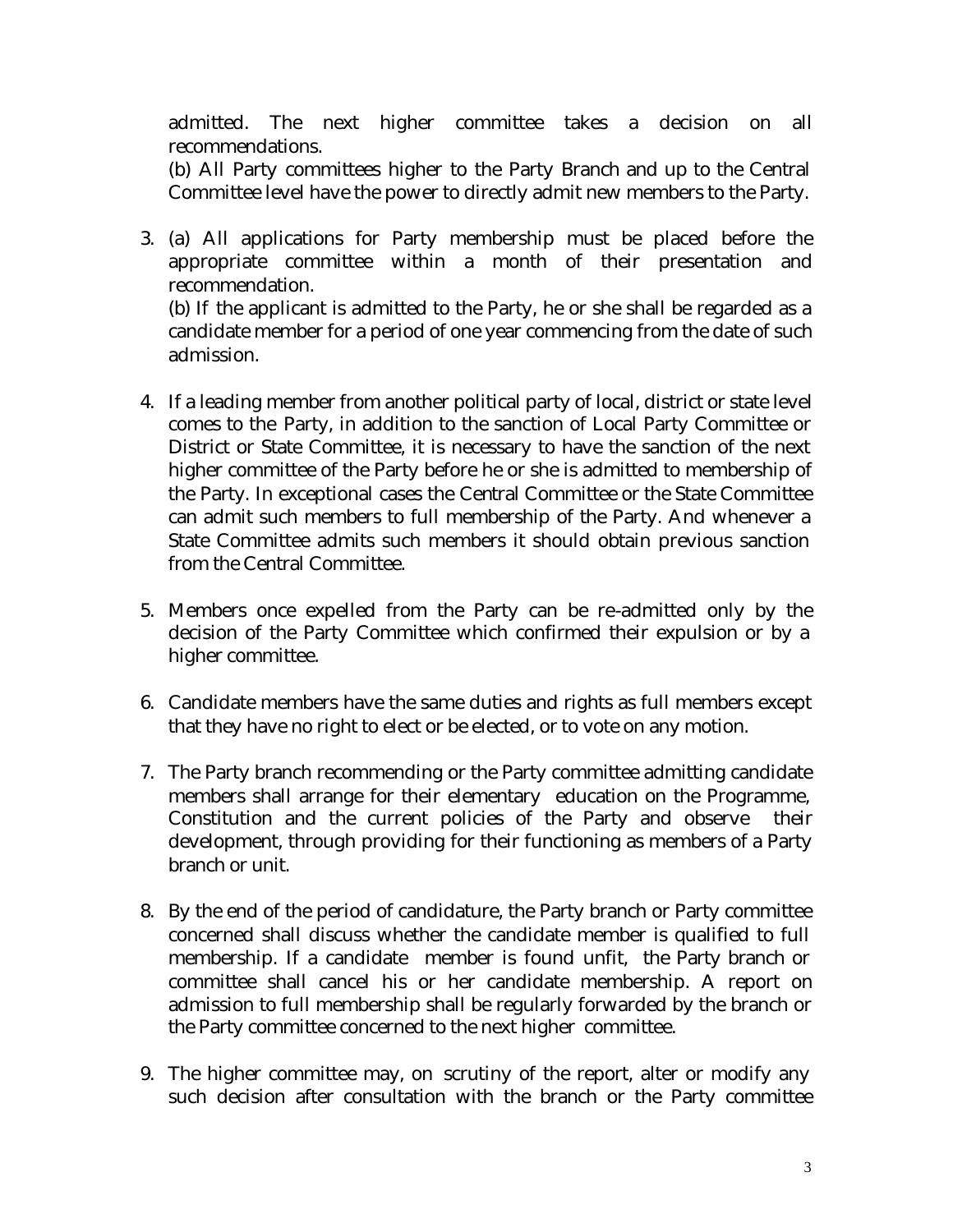which has submitted the report. The District and State Committee will exercise supervisory power over the recruitment of candidates and over admissions to full membership and have the right to modify or reject the decision of the lower committee in this respect.

10. A Party member may transfer his or her membership from one unit to another, with the approval of his or her unit and by sending his or her application through his or her unit to the higher unit under whose jurisdiction the concerned units function.

# **ARTICLE V Party Pledge**

Every person joining the Party shall sign the Party Pledge. This Pledge shall be: "I accept the aims and objectives of the Party and agree to abide by its Constitution and loyally to carry out decisions of the Party.

"I shall strive to live up to the ideals of communism and shall selflessly serve the working class and the toiling masses and the country, always placing the interests of the Party and the people above personal interests."

# **ARTICLE VI Party Membership Records**

All membership records shall be kept under the supervision of the District Committee.

#### **ARTICLE VII Check-up of Party Membership**

- 1. There shall be annual check-up of Party membership by the Party organisation to which the Party member belongs. Any Party member who for a continuous period and without proper reason has failed to take part in Party life and activity or to pay Party dues shall be dropped from Party membership.
- 2. A report on check-up of Party membership by a Branch or a Party committee concerned shall be sent to the next higher committee for confirmation and registration.
- 3. There shall be right of appeal on decisions of droppage from Party membership.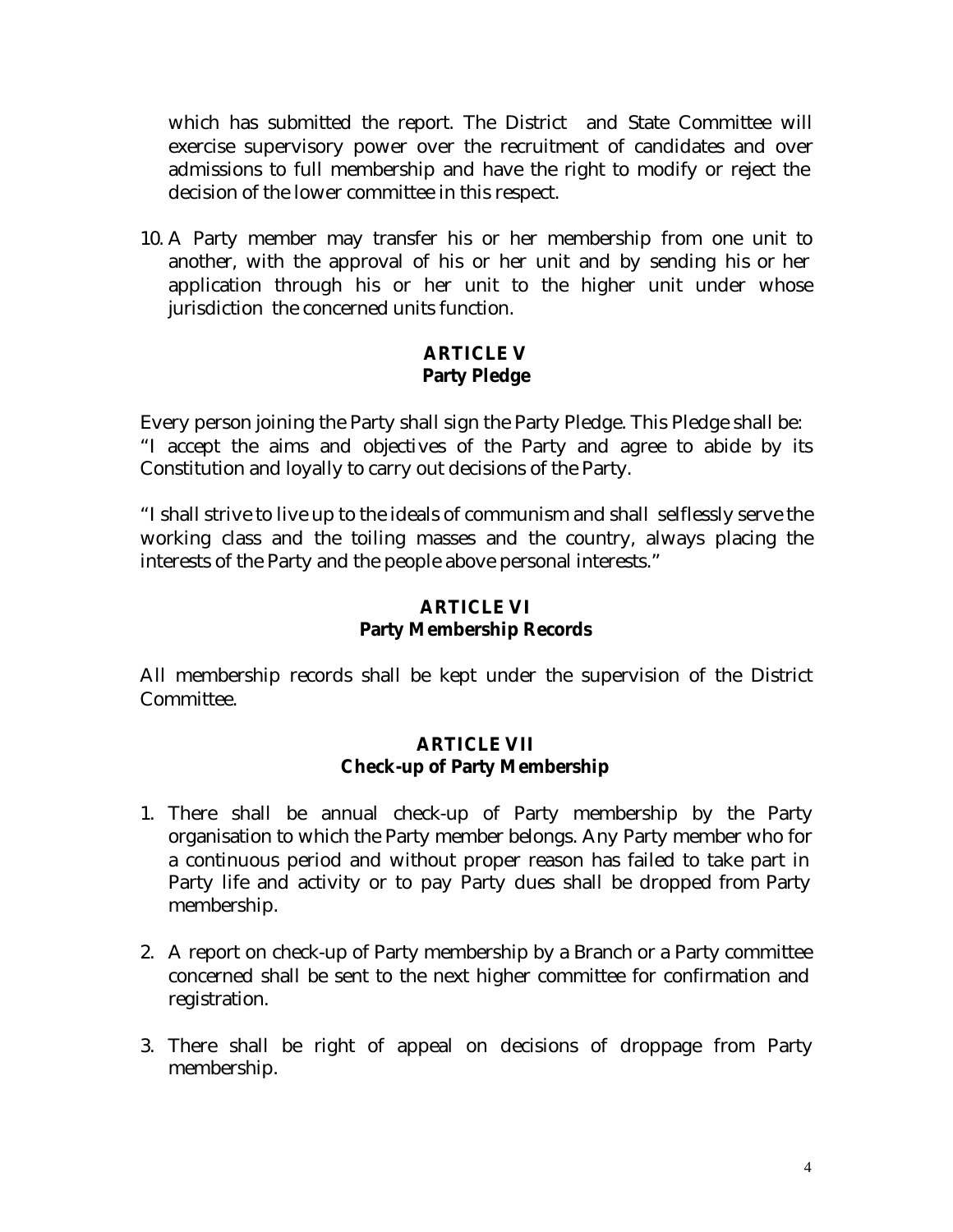#### **ARTICLE VIII Resignation from Party membership**

- 1. A Party member wishing to resign from the Party shall summit his or her resignation to the Party branch or to the Party unit to which he or she belongs. The unit concerned may accept the same, decide to strike his or her name off the rolls and report the matter to the next higher committee. If the resignation is on political grounds the unit may refuse to accept the resignation and may expel him.
- 2. In the case where a Party member wishing to resign from the Party is liable to be charged with serious violation of party discipline which may warrant his or her expulsion and where such a charge is substantial, the resignation may be given effect to as expulsion from the Party.
- 3. All such cases of resignations given effect to as expulsion shall be immediately reported to the next higher Party committee and be subject to the latter's confirmation.

#### **ARTICLE IX Membership Fee**

- 1. All Party members as well as candidates shall pay a Party membership fee of rupees two per year. This annual Party fee shall be paid at the time of admission into the Party and by March end of each year to the branch or unit secretary by the member concerned. If he or she does not clear the fee in due time his or her name shall be removed from the Party rolls. The Central Committee may extend this date if the circumstances warrant such extension.
- 2. All Party fees collected from Party members by Party branches or units will be deposited with the Central Committee through the appropriate Party committees.

#### **ARTICLE X Party Levy**

Every Party member must pay a monthly levy as laid down by the Central Committee. Those whose incomes are of annual or of seasonal character have to pay their levy at the beginning of the season or at the beginning of every quarter on the same percentage basis. If a member has failed to deposit his levy within three months after it is due, then his name is to be removed from the Party rolls.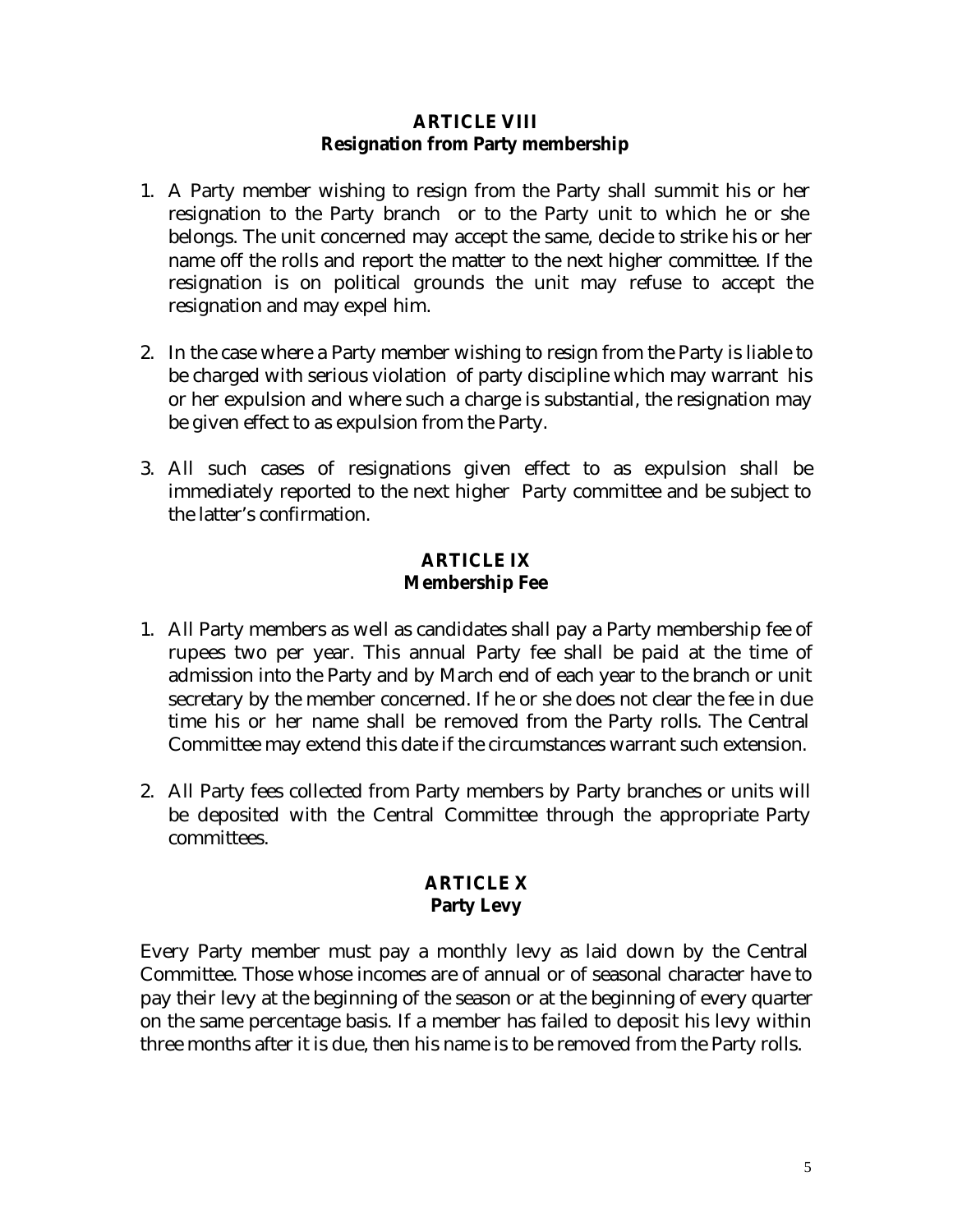#### **ARTICLE XI Duties of Party Members**

- 1. The duties of the Party members are as follows:
	- (a) To regularly participate in the activity of the Party organisation to which they belong and to faithfully carry out the policy, decisions and the directives of the Party;
	- (b) To study Marxism-Leninism and endeavour to raise their level of understanding;
	- (c) To read, support and popularise the Party journals and Party publications;
	- (d) To observe the Party Constitution and Party discipline and behave in the spirit of proletarian internationalism and in accordance with the noble ideals of communism;
	- (e) To place the interests of the people and the Party above personal interests;
	- (f) To devotedly serve the masses and consistently strengthen their bonds with them, to learn from the masses and report their opinions and demands to the Party, to work in a mass organisation, unless exempted, under the guidance of the Party.
	- (g) To cultivate comradely relations towards one another the constantly develop a fraternal spirit within the Party;
	- (h) To practice criticism an self-criticism with a view to helping each other and improving individual and collective work;
	- (i) To be frank, honest and truthful to the Party and not to betray the confidence of the Party;
	- (j) To safeguard the unity and solidarity of the Party and to be vigilant against the enemies of the working class and the country;
	- (k) To defend the Party and uphold its cause against the onslaught of the enemies of the Party, the working class and the country.
- 2. It shall be the task of the Party organisation to ensure the fulfillment of the above duties by Party members and help them in every possible way in the discharge of these duties.

#### **ARTICLE XII Rights of Party Members**

- 1. Rights of the Party members are as following:
	- (a) To elect Party organs and Party committees and be elected to them;
	- (b) To participate in discussion in order to contribute to the formation of the Party policy and of the decisions of the Party;
	- (c) To make proposals regarding one's own work in the Party;
	- (d) To make criticism about Party committees and Party functionaries at Party meetings;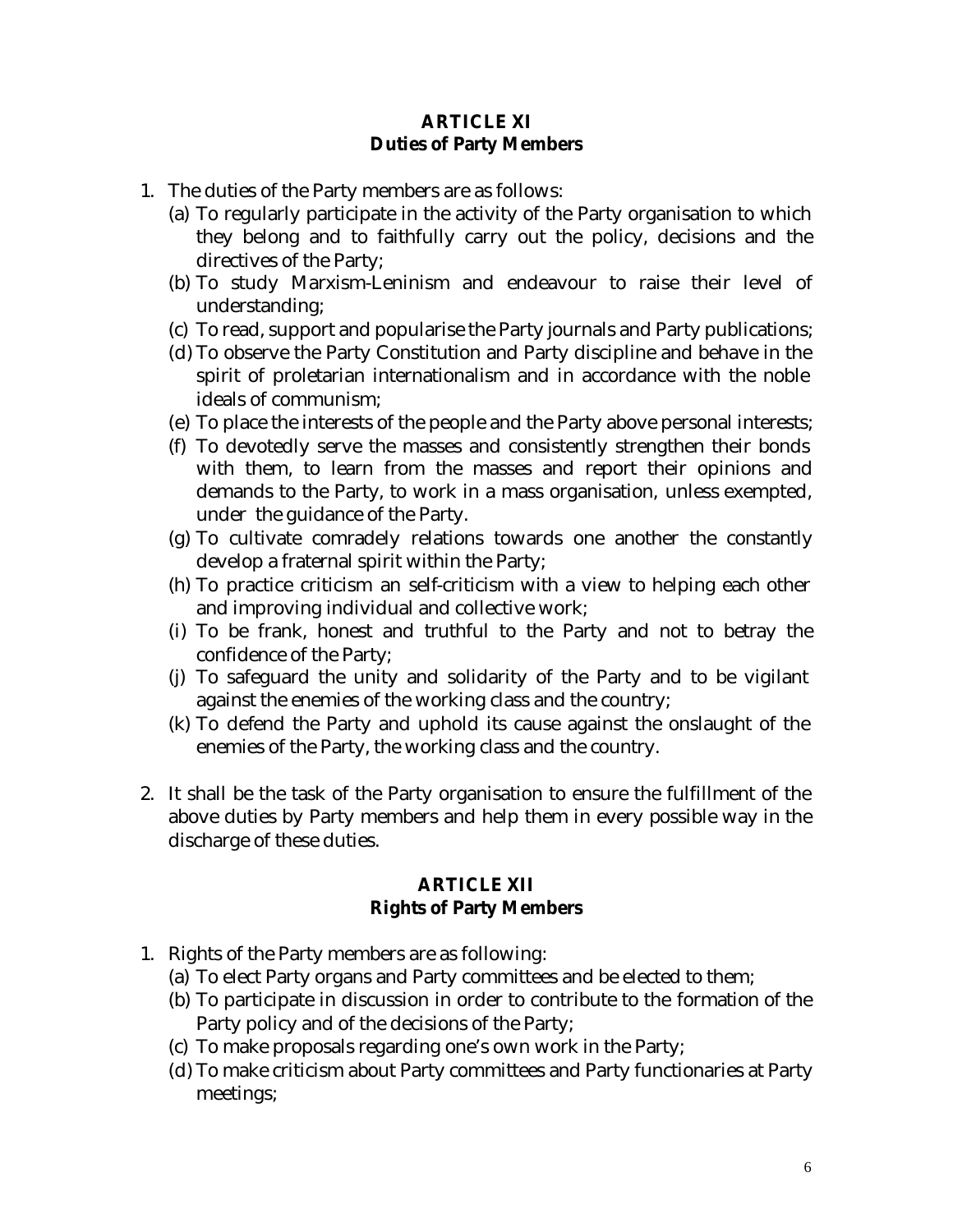- (e) To be heard in person in his or her unit when a Party unit discusses disciplinary action against him or her;
- (f) When any Party member disagrees with any decision of a Party committee on organization he or she has a right to submit his or her opinion to the next higher committee. In case of political difference a member has the right to submit his or her opinion to the higher committee up to the Central Committee. In all such cases the Party member shall, of course, carry out the Party decisions and the difference shall be sought to be resolved through the test of practice and through comradely discussions;
- (g) To address any statement, appeal or complaint to any higher Party organisation up to and including the Central Committee.
- 2. It shall be the duty of Party organisations and Party functionaries to see that these rights are respected

#### **ARTICLE XIII Principles of Democratic Centralism**

1. The structure of the Party is based on, and its internal life is guided by, the principles of democratic centralism. Democratic centralism means centralised leadership based on inner-Party democracy under the guidance of the centralised leadership.

In the sphere of the Party structure, the guiding principles of democratic centralism are:

- (a) All Party organs from top to bottom shall be elected;
- (b) The minority shall carry out the decisions of the majority; the lower Party organisations shall carry out the decision and directives of the higher Party organs, the individual shall subordinate himself to the will of the collective. All Party organisations shall carry out the decisions and directives of the Party Congress and of the Central Committee;
- (c) All Party committees shall periodically report their work to the Party organisation immediately below and all lower committees shall likewise report to their immediate higher committee;
- (d) All Party committees, particularly the leading Party committees, shall pay constant heed to the opinions and criticism of the lower Party organisations and the rank-and-file Party members;
- (e) All Party committees shall function strictly on the principles of collective decisions and check-up combined with individual responsibility;
- (f) All questions of international affairs, questions of all-India character, or questions concerning more than one state or questions requiring uniform decisions for the whole country, shall be decided upon by the all-India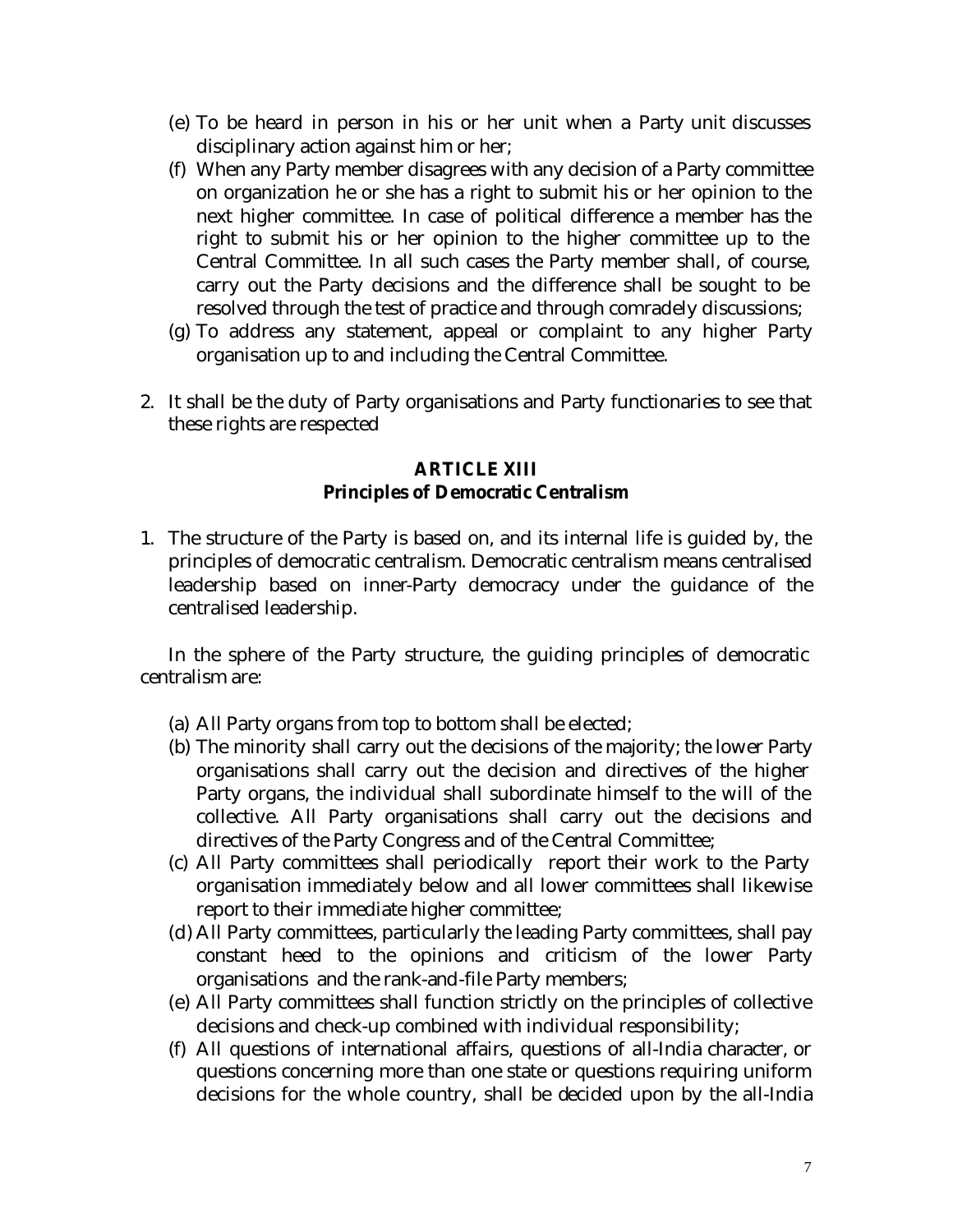Party organisations. All questions of a state or district character shall be ordinarily decided upon by the corresponding Party organisations. But in no case shall such decisions run counter to the decisions of a higher Party organisation. When the Central Party leadership has to take a decision on any issue of major state importance, it shall do so normally after consultation with the state Party organisation concerned. The state organisation shall do likewise in relation to districts;

- (g) On issues which affect the policy of the Party on an all-India scale, but on which the Party's standpoint is to be expressed for the first time, only the Central leadership of the Party is entitled to make a policy statement. The lower committees can and should send their opinions and suggestions in time for consideration by the Central leadership.
- 2. Basing itself upon the experience of the entire Party membership and of the popular movement, in the sphere of the internal life of the Party, the following principles of democratic centralism are applied:
	- (a) Free and frank discussion within the Party unit on all questions affecting the Party, its policy and work;
	- (b) Sustained efforts to activise the Party members in popularising and implementing the Party policies, to raise their ideological-political level and improve their general education so that they can effectively participate in the life and work of the Party;
	- (c) When serious differences arise in a Party committee, every effort should be made to arrive at an agreement. Failing this, the decision should be postponed with a view to resolving differences through further discussions, unless an immediate decision is called for by the needs of the Party and the mass movement;
	- (d) Encouragement of criticism and self-criticism at all levels, from top to bottom, especially criticism from below;
	- (e) Consistent struggles against bureaucratic tendencies at all levels;
	- (f) Impermissibility of factionalism and factional groupings inside the Party in any form;
	- (g) Strengthening of the Party spirit by developing fraternal relations and mutual help, correcting mistakes by treating comrades sympathetically; judging them and their work not on the basis of isolated mistakes or incidents, but taking into account their whole record of service to the Party.

#### **ARTICLE XIV All-India Party Congress**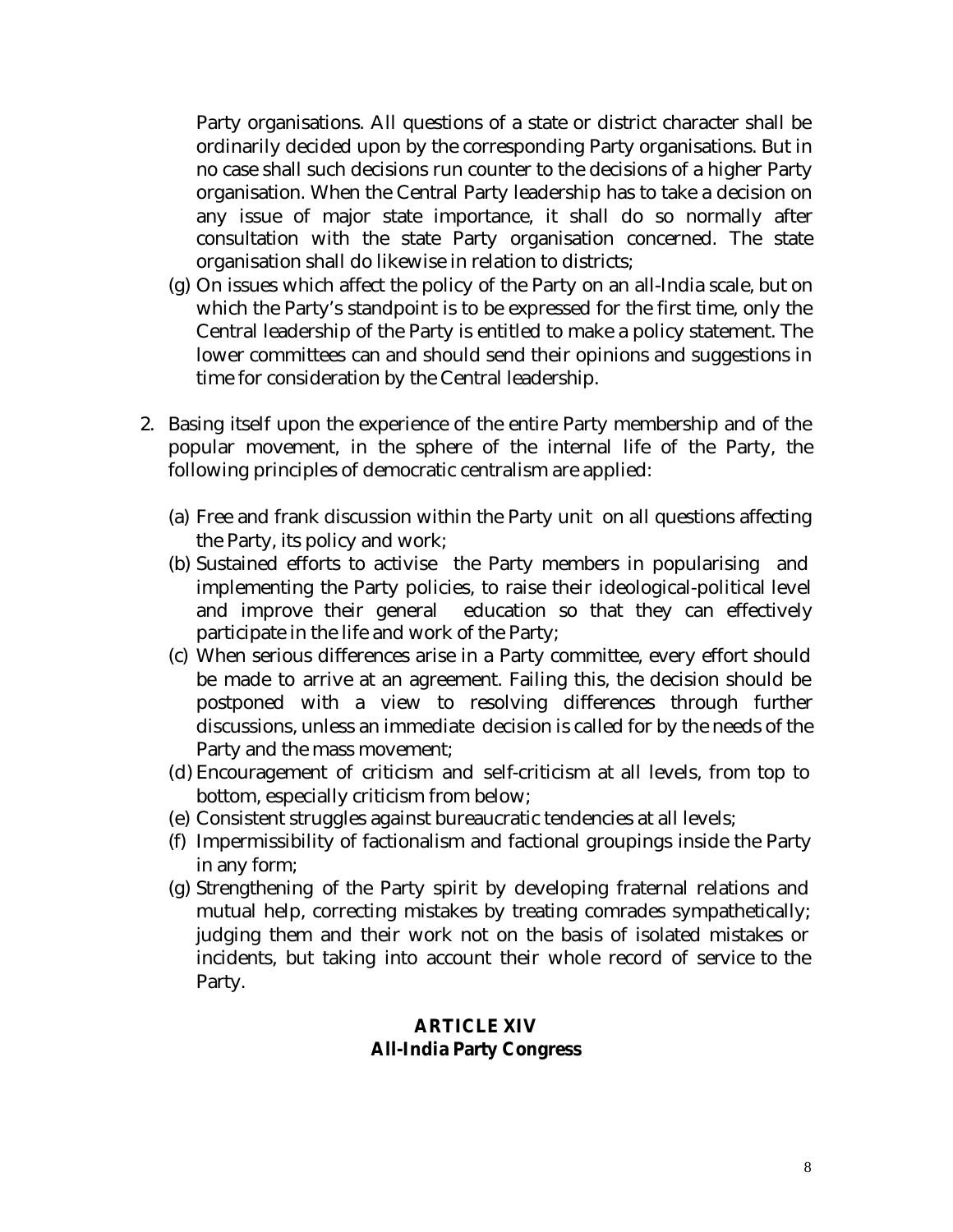- 1. The supreme organ of the Party for the whole country shall be the All-India Party Congress.
	- (a) The regular Party Congress shall be convened by the Central Committee ordinarily once every three years.
	- (b) An Extraordinary Party Congress shall be called by the Central Committee at its own discretion, or when it is demanded by two or more State Committees representing not less than one-third of the total Party membership.
	- (c) The date and venue of the Party Congress or of the Extraordinary Party Congress shall be decided by the Central Committee at a meeting especially called for the purpose.
	- (d) Regular Party Congress shall be composed of delegates elected by the State Conferences as well as by Conferences of Party units directly under the all-India Party Centre.
	- (e) The basis of representation at a regular Party Congress and the basis of representation and method of election of delegates to the Extraordinary Party Congress shall be decided by the Central Committee on the basis of total Party membership, strength of the mass movements led by the Party, strength of the Party in the respective States.
	- (f) The members of the Central Committee shall have the right to participate as full delegates in the Party Congress, whether regular or extraordinary.
- 2. Functions and powers of the regular Party Congress are as follows:
	- (a) To discuss and act on the political and organisational report of the Central Committee;
	- (b) To revise and change the Party Programme and the Party Constitution.
	- (c) To determine the Party line on current situation;
	- (d) To elect the Central Committee by secret ballot.
- 3. It elects a Credentials Committee which goes into the credentials of all the delegates and submits a report to the Congress.
- 4. The Congress shall elect a Presidium for the conduct of its business.

#### **ARTICLE XV Central Committee**

1. (a) The Central Committee shall be elected at the Party Congress, the numbers being decided by the Party Congress.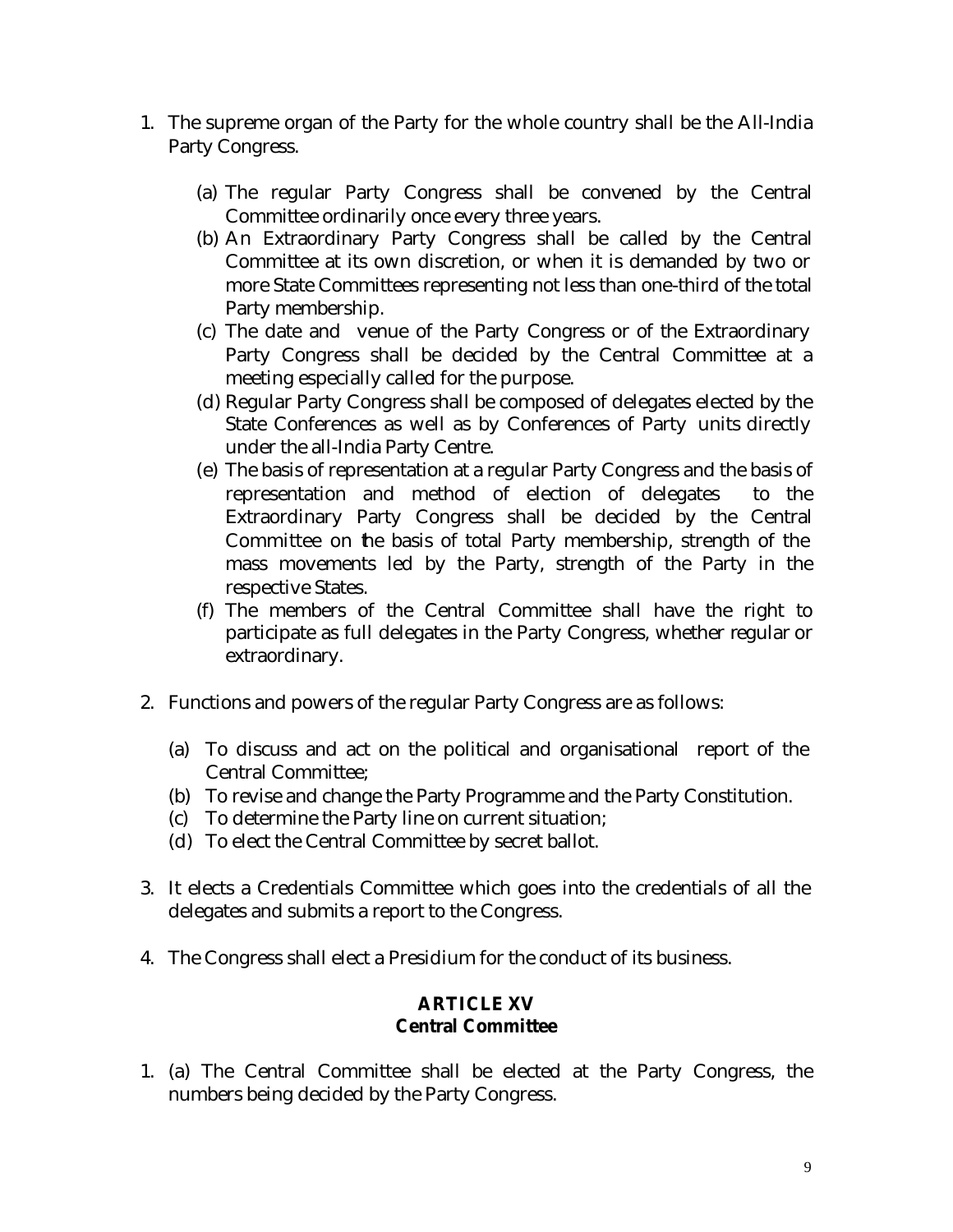(b) The outgoing Central Committee shall propose to the Congress a panel of candidates.

(c) The panel of candidates shall be prepared with a view to creating a capable leadership, closely linked with the masses, firm in the revolutionary outlook of the working class and educated in Marxism-Leninism.

- (d) Any delegate can raise objection with regard to any name in the panel proposed as well as propose any new name or names, but the prior approval of the member whose name is proposed is necessary.
- (e) Any one whose name has been proposed shall have the right to withdraw.
- (f) The panel proposed, together with the additional nominations by the delegates, shall be voted upon by secret ballot, and by the method of single distributive vote. In case there is no additional nomination, approval of the delegates will be taken by show of hands.
- 2. The Central Committee shall be the highest authority of the Party between two all-India Party Congress.
- 3. It is responsible for enforcing the Party Constitution and carrying out the political line and decisions adopted by the Party Congress.
- 4. The Central Committee shall represent the Party as a whole and be responsible for directing the entire work of the Party. The Central Committee shall have the right to take decisions with full authority on any question facing the Party.
- 5. The Central Committee shall elect from among it members a Polit Bureau including the General Secretary. The number of members in the Polit Bureau shall be decided by the Central Committee. The Polit Bureau carries on the work of the Central Committee between its two sessions and has the right to take political and organisational decisions in between two meetings of the Central Committee.
	- (a) The Central Committee shall elect a Secretariat from among its members. The number of members of the Secretariat shall be decided by the Central Committee. The Secretariat will, under the guidance of the Polit Bureau, look after the day-to-day work of the Party Centre and assist the Polit Bureau in the implementation of Central Committee decisions.
- 6. The election of the secretaries of the State Committees and of editors of state Party organs shall require the approval of the Central Committee.
- 7. (a) The Central Committee shall remove any member from itself for gross breach of discipline, misconduct or for anti-Party activity by two-thirds of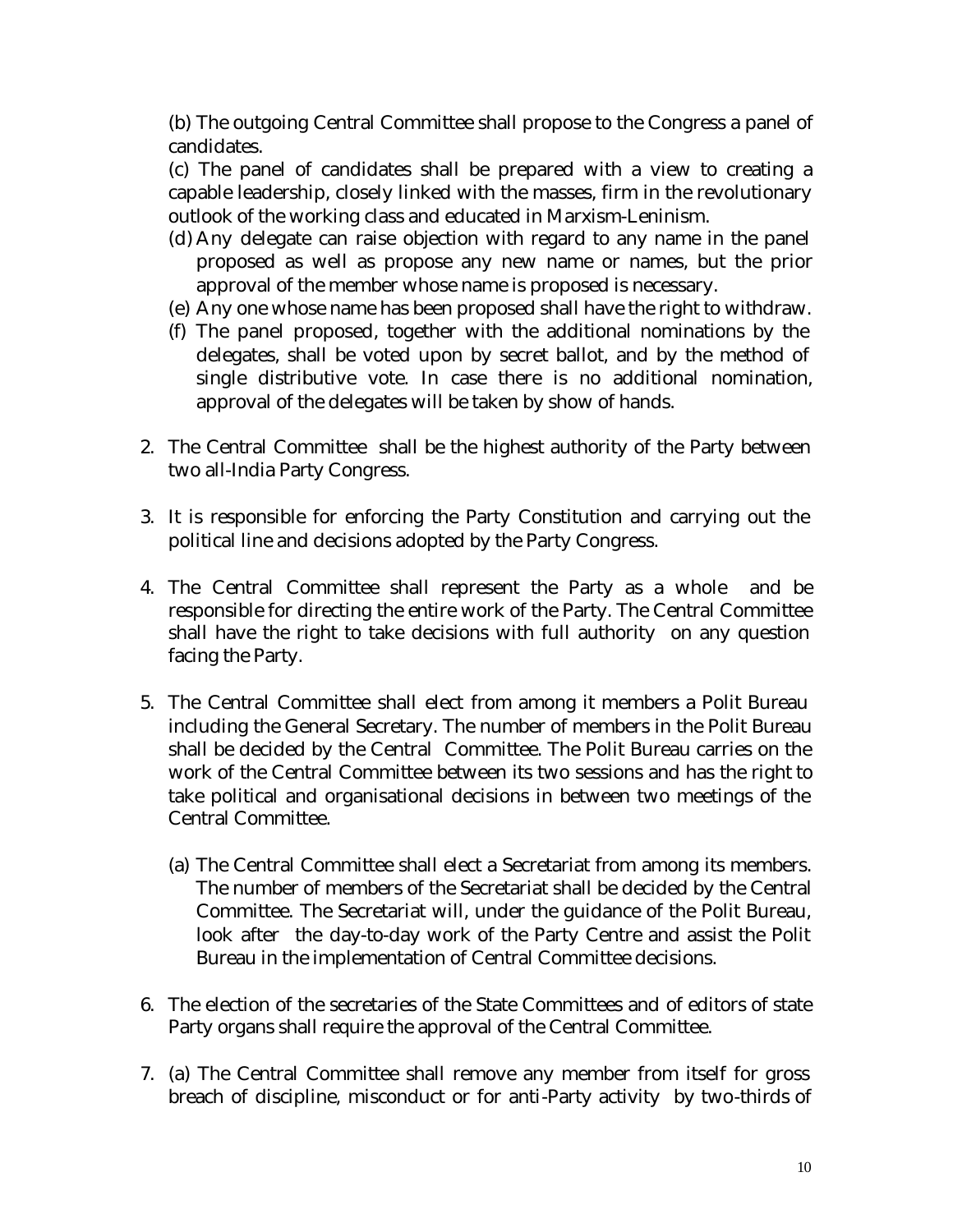the members present and voting and in any case by more than half the total strength of the Central Committee voting for such removal.

- (b) It can fill up any vacancy occurring in its composition by simple majority of its total members.
- (c) In case member or members of the Central Committee are arrested the remaining members can coopt substitute member or members and they shall have full right as the original members but should vacate their places as the arrested members get released and assume their duties.
- 8. The time between two meetings of the Central Committee shall not normally exceed three months and it shall meet whenever one third of its total members make a requisition.
- 9. The Central Committee shall discuss and decide political and organisational issues and problems of mass movements and guide the State Committees and all-India Party fractions in mass organisations.
- 10. The Central Committee is responsible for the Party finances and adopts the statement of accounts submitted to it by the Polit Bureau once a year.
- 11. The Central Committee shall submit its political and organisational report before the Party Congress, whenever it is convened.
- 12. With the aim of strengthening the revolutionary leadership of the Party and ensuring a check-up over the State and district organisations, the Central Committee sends representatives and organisers, who must work on the basis of special instructions laid down every time by the Central Committee or Polit Bureau.
- 13. The Central Committee may when it deems necessary convene an extended session of the Central Committee, or Plenum or Conference. The Central Committee shall decide the basis of attendance and method of election of delegates for such bodies.
- 14. In case of emergency or in case of large-scale arrests, the Central Committee, the State Committees, and the District Committees shall be reorganised into smaller compact bodies. The names for such reorganisation of Central Committee are prepared by the remaining members of the P.B. and should be approved by the members of the Central Committee inside and outside. The names for the reorganisation of State and District Committees are prepared by the remaining members of the respective committees and are to be approved by their next higher committee. They can form sub-committees as they deem it necessary, to discharge their functions and responsibilities. The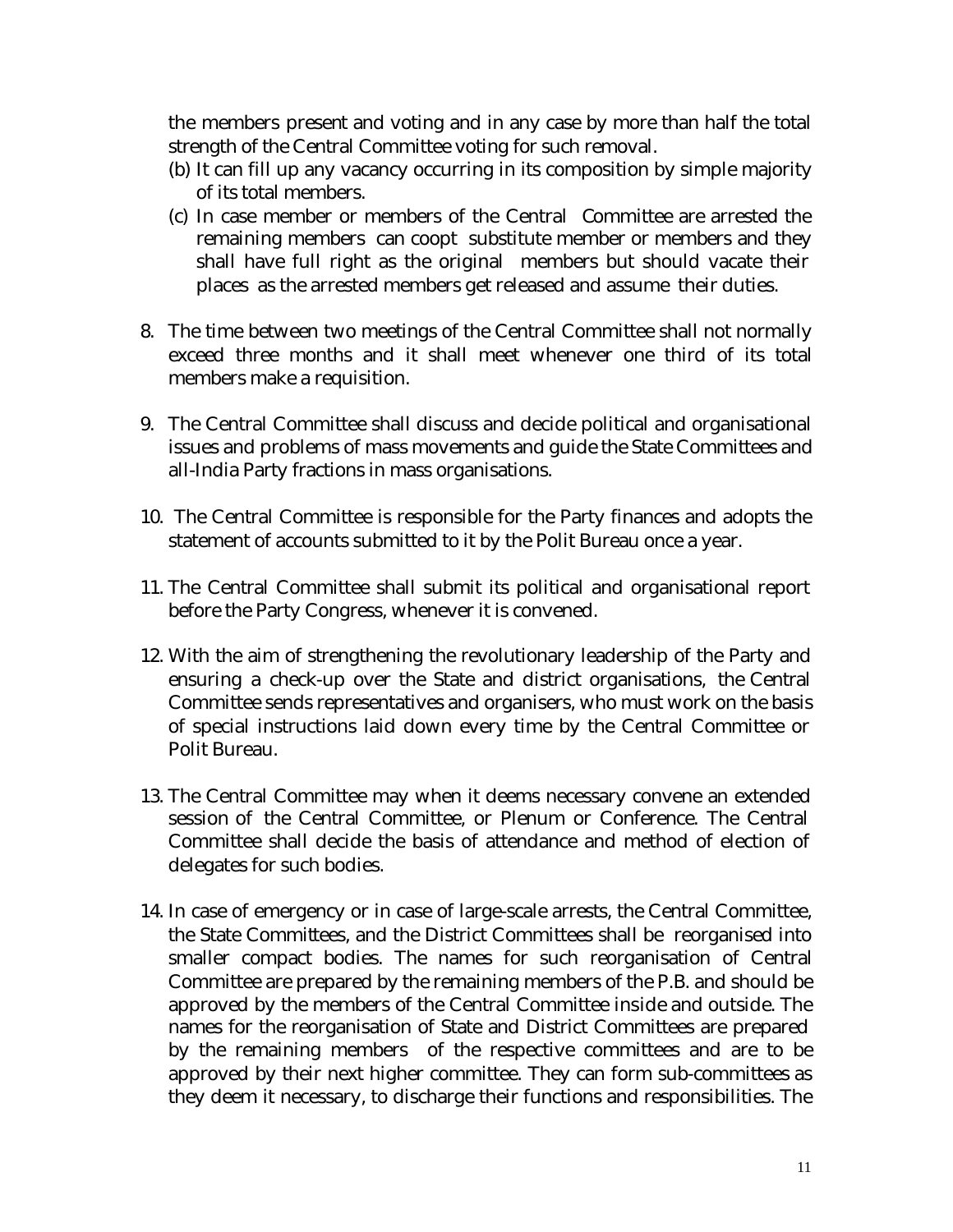reconstituted Central Committee is empowered to frame new rules for safeguarding the Party organisation. But when the situation normalises the elected Committees are restored.

## **ARTICLE XVI State and District Party Organs**

- 1. The highest organ in the State or District shall be the State or the District Conference which elects a State or District Committee.
- 2. (a) The organisational structure, the rights and functions of the State or District Party organs are similar to those enumerated in the articles concerning the Party structure and functions at the all-India level, their functions being confined to the State or district issues and their decisions being within the limit of the decisions taken by the next higher Party organ. In case it becomes necessary to increase the number of members of these Party Committees they can do so with the permission of the next higher committee.

(b) The State or District Committee shall elect a Secretariat including the secretary. But the State or District Committee may not have a Secretariat if permitted by the next higher committee.

- (c) The State or District Committee shall remove any member from itself for gross breach of discipline, misconduct or for anti-party activity by a decision of majority of the total members of the State Committee or District Committee.
- 3. (a) The State Committee shall decide on the area of the District Committee taking into account the needs of the movement. It may not necessarily be confined to administrative division.

(b) The State Committee shall decided on the various Party organs to be set up between the primary unit (the Branch) and the District or the region and shall make necessary provisions relating to their composition and functioning. This will be done in accordance with the rules laid down by the Central Committee.

# **ARTICLE XVII Primary Unit**

1. (a) The primary unit of the Party is the Party Branch organised on the basis of profession or territory;

(b) Party members are to be organised on the basis of their occupation or vocation, when they are working in a factory or an institute or any industry. When such Branches are organised the members of such Branches shall be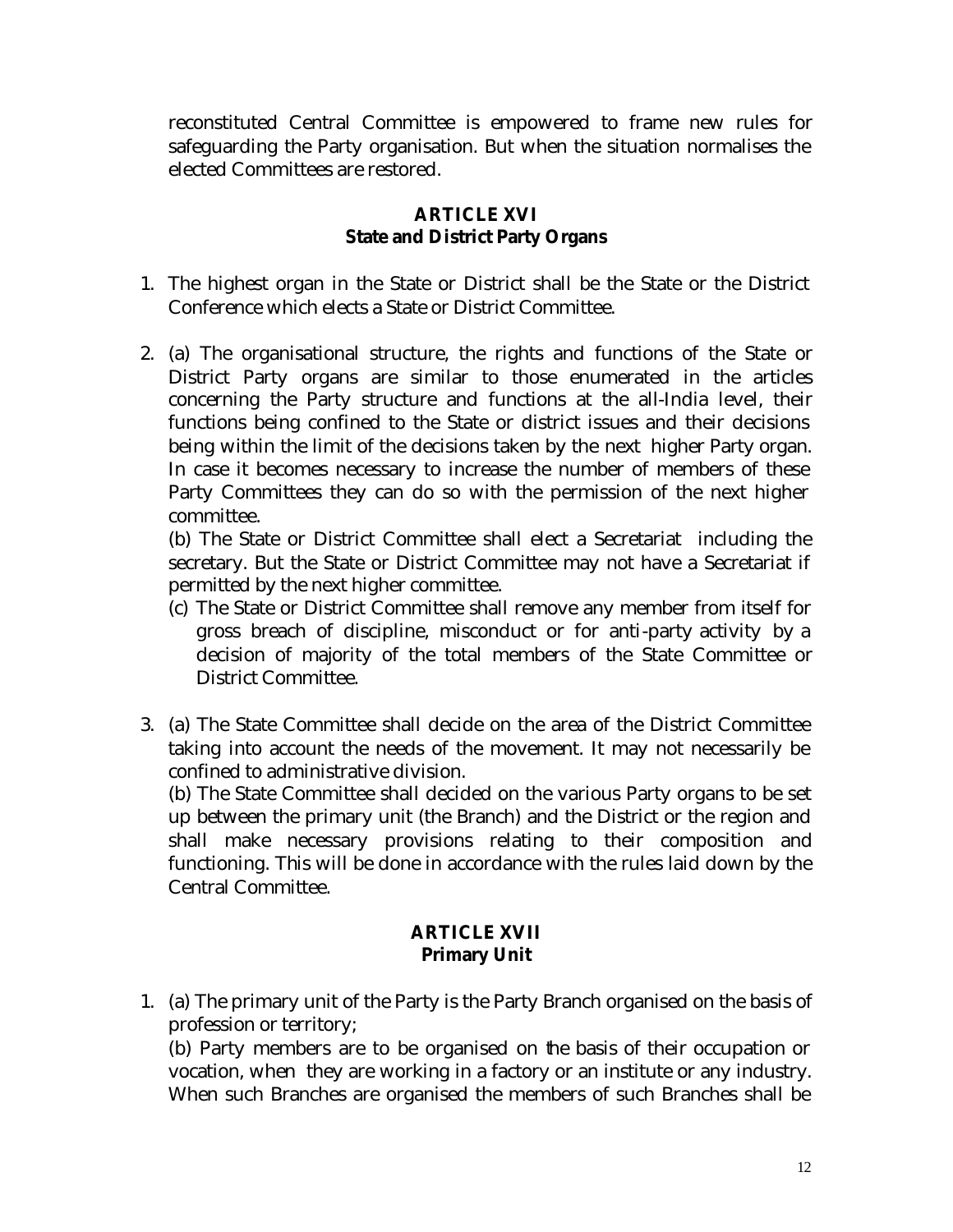associate members of the Party branches in place of their residence or organised as auxiliary Branches there. The work to be allotted in their place of residence shall not be detrimental to the work allotted to them by their basic units in the factory or institute or occupation;

(c) The number of members in a Branch shall not be more than fifteen. The functions and other matters related to the Branch will be determined by the State Committee.

- 2. The Branch is the living link between the masses of workers, peasants and other sections of the people within its area or sphere and the leading committee of Party. Its tasks are:
	- (a) To carry out the directives of the higher committee;
	- (b) Win the masses in the factory or locality for the political and organisational decisions of the Party;
	- (c) Draw in militants and sympathisers into activity to enroll them as new members and educate them politically;
	- (d) Help the district, local or town committee in its every day organisational and agitational work.
- 3. To carry out the current work, the Branch elects its Secretary who is confirmed by the next higher committee.

# **ARTICLE XVIII Central and State Control Commission**

- 1. The Party Congress shall directly elect a Central Control Commission consisting of not more than five members. The Chairperson of the Central Control Commission will be an ex-officio member of the Central Committee.
- 2. The Control Commission shall take up:
	- (a) Cases of disciplinary action referred to it by the Central Committee or Polit Bureau;
	- (b) Cases of appeal where disciplinary action has been taken by the State Committee.
	- (c) Cases involving expulsion, suspension from full Party membership and decisions of droppage from Party membership against which an appeal has been made to the State Committee or to the State Control Commission and rejected.
- 3. The decision of the Central Control Commission will be final and binding. But the Central Committee can withhold, modify or reverse the decisions of the Central Control Commission in extraordinary cases. Any such decision shall be supported by a majority of not less than two-thirds of the members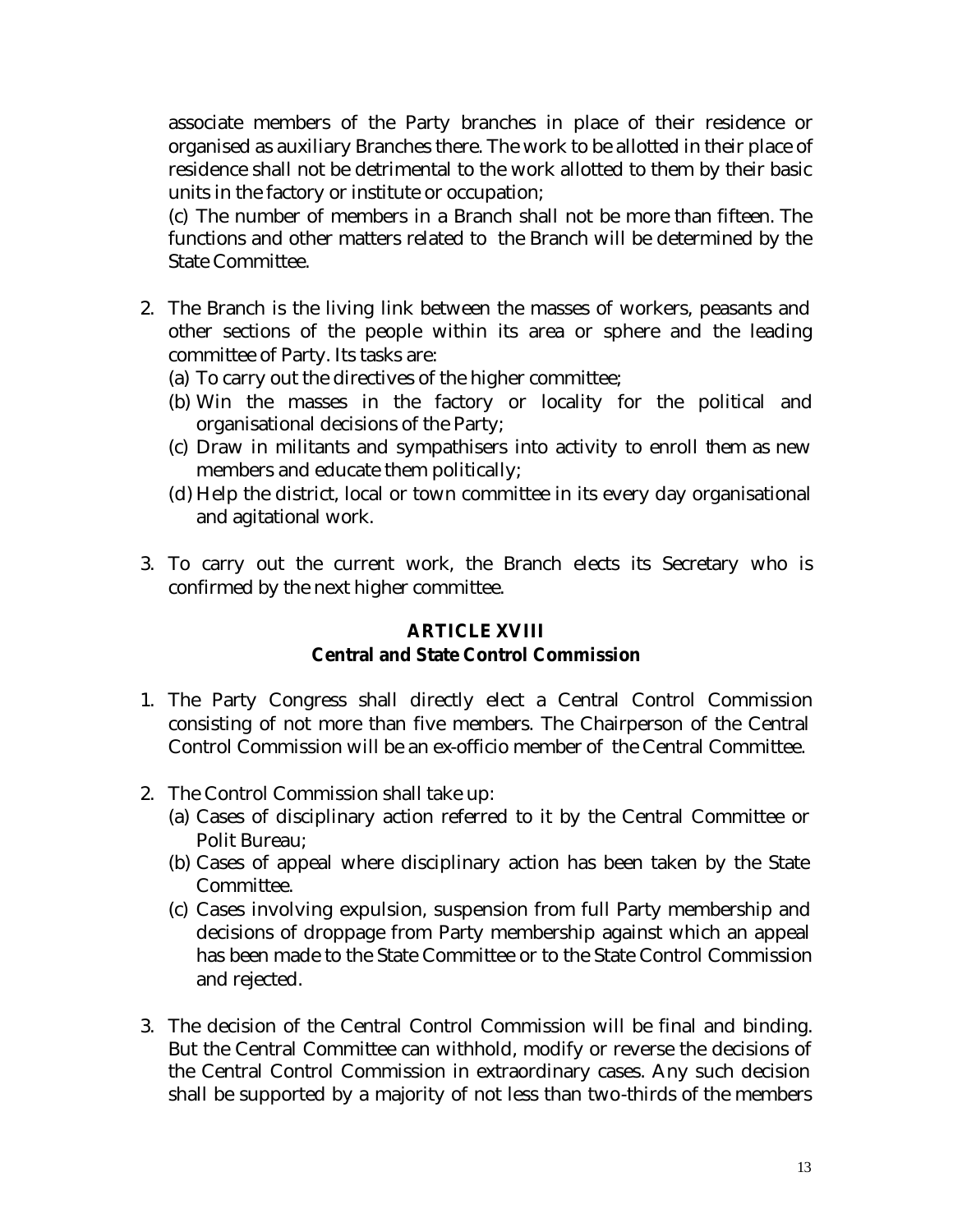present and voting. All such decisions shall be reported to the next all India Party Congress.

- 4. The detailed rules for the functioning of the Control Commission shall be framed by the Central Committee after consultation with the Control Commission.
- 5. In the eventually of a vacancy arising in the Central Control Commission between two party Congresses, the Central Committee shall have the right to fill the vacancy.
- 6. The State Conference may elect a State Control Commission to go into the cases of disciplinary action. In whichever State the State Control Commission is set up, the functions and authority will be similar to that of the Central Control Commission, but within its own State.

# **ARTICLE XIX Party Discipline**

- 1. Discipline is indispensable for preserving and strengthening the unity of the Party, for enhancing its strength, its fighting ability and its prestige, and for enforcing the principles of democratic centralism. Without strict adherence to Party discipline, the Party cannot lead the masses in struggles and actions, nor discharge its responsibility towards them.
- 2. Discipline is based on conscious acceptance of the aims, the Programme and the policies of the Party. All members of the Party are equally bound by Party discipline irrespective of their status in the Party organisation or in public life.
- 3. Violation of the Party Constitution and decisions of the Party as well as any other action and behaviour unworthy of a member of the Communist Party shall constitute a breach of Party discipline and is liable to disciplinary action.
- 4. The disciplinary actions are :
	- (a) Warning;
	- (b) Censure;
	- (c) Public censure;
	- (d) Removal from the post in the Party;
	- (e) Suspension from full Party membership for any period but not exceeding one year;
	- (f) Expulsion.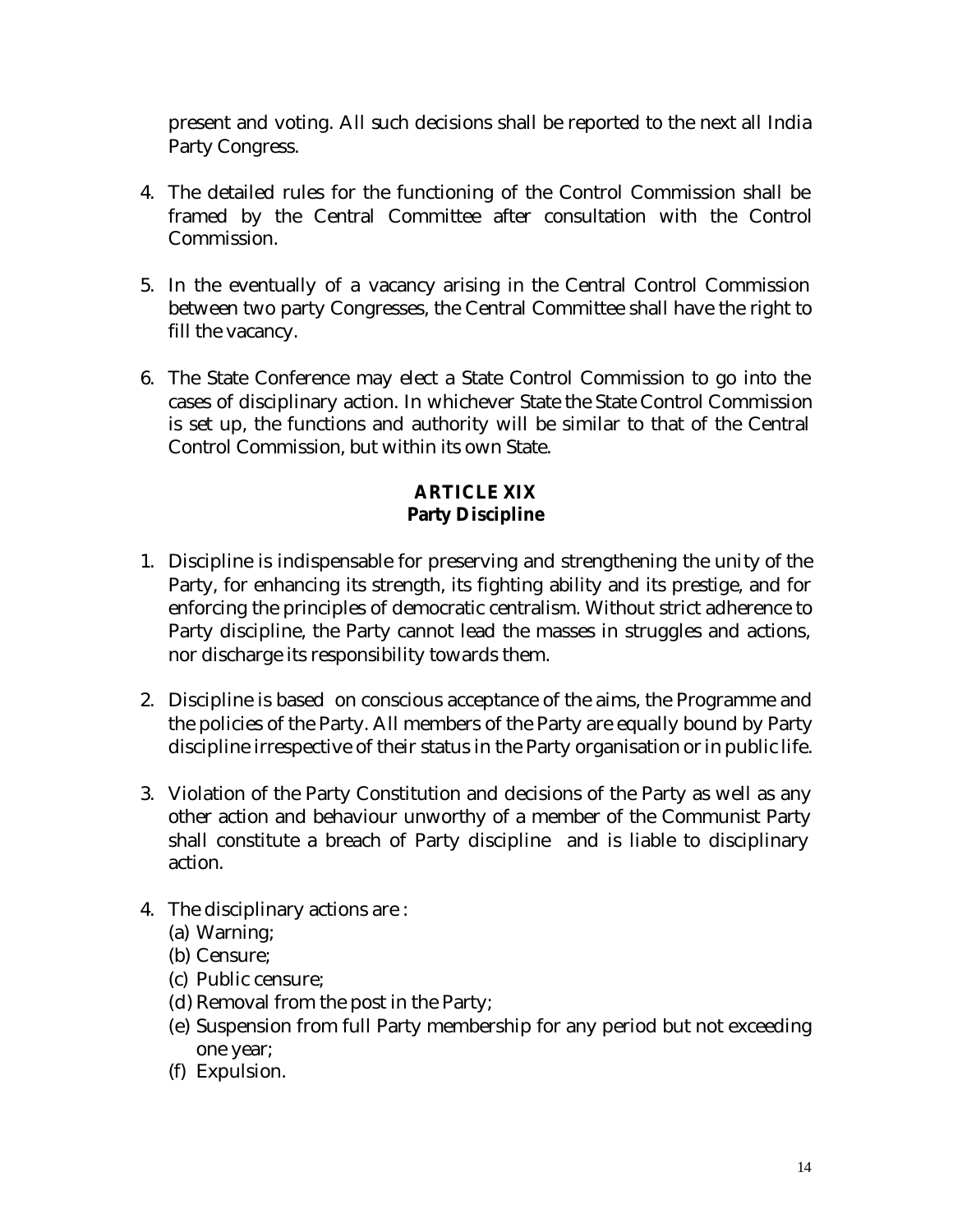- 5. Disciplinary action shall normally be taken where other methods, including methods of persuasion, have failed to correct the comrade concerned. But even where disciplinary measure has been taken, the efforts to help the comrade to correct himself shall continue. In case where the breach of discipline is such that it warrants an immediate disciplinary measure to protect the interests of Party or its prestige, the disciplinary action shall be taken promptly.
- 6. Expulsion from the Party is the severest of all disciplinary measures and this shall be applied with utmost caution, deliberation and judgement.
- 7. No disciplinary measure involving removal from the post held in the Party, suspension from full Party membership other than suspension pending enquiry, expulsion from the Party, shall come into effect without confirmation by the next higher committee. In case of expulsion the penalised Party member shall be removed from all Party activities pending confirmation. The expelled member stands suspended from the Party till the expulsion is confirmed by the next higher committee. The higher committee will have to communicate its decision with six months.
- 8. The comrade against whom a disciplinary measure is proposed shall be fully informed of the allegations, charges and other relevant facts against him or her. He or she shall have the right to be heard in person by the Party unit to which he or she belongs and shall have the right to submit his or her explanation to any other unit which takes action against him or her.
- 9. When a member is simultaneously a member of two Party units, the lower unit can recommend disciplinary action against him or her but it shall not come into operation unless accepted by his or her higher unit.
- 10. Party members found to be strike-breakers, drunkards, moral degenerates, betrayers of Party confidence, guilty of grave financial corruption can be summarily suspended from Party membership and removed from all responsible positions in the Party by the Party unit to which he belongs or by a higher Party body pending the issue of the charge-sheet to him and getting his explanation. This summary suspension and removal from all responsible positions in the Party cannot be extended for a period of more than three months.
- 11. There shall be right of appeal in all cases of disciplinary action.
- 12. The Central, State or District Committee has the right to dissolve and appoint new committees or take disciplinary action against a lower committee in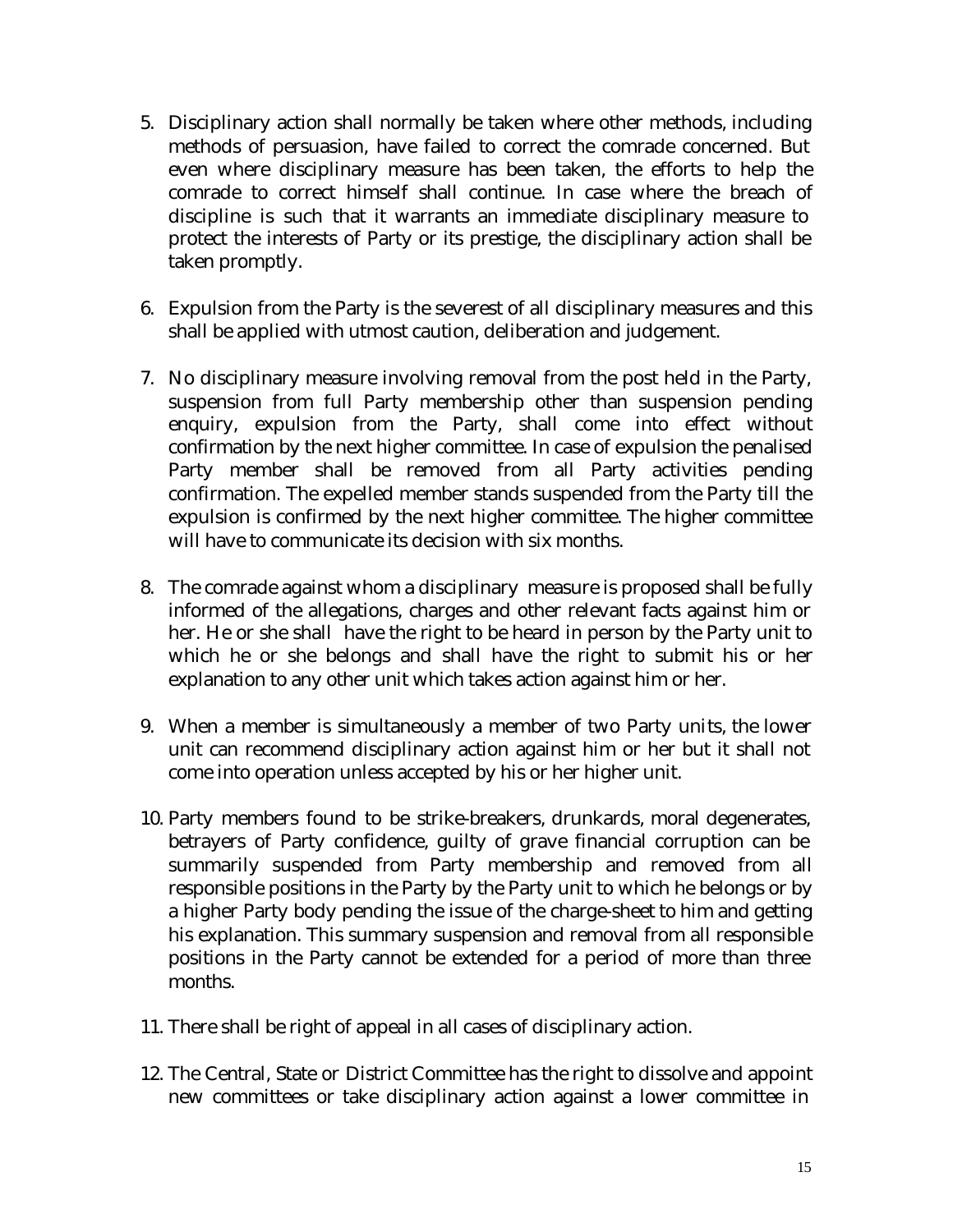cases where a persistent defiance of Party decisions and policy, serious factionalism, or a break of Party discipline is involved. But the State and District Committee will immediately report such action to the next higher committee for whatever action it deems necessary.

13. In exceptional circumstances Party Committees in their discretion may resort to summary procedure in expelling members for grave anti-Party activities.

## **ARTICLE XX Party Members in Elected Public Bodies**

- 1. Party members elected to Parliament, State Legislature or Administrative Council shall constitute themselves into a Party group and function under the appropriate Party Committee in strict conformity with the line of the Party, its policies and directives.
- 2. The communist legislators shall unswervingly defend the interests of the people. Their work in the legislature shall reflect the movement and they shall uphold and popularize the policies of the Party. The legislative work of the communist legislators shall be closely combined with the activity of the Party outside and mass movements and it shall be the duty of all communist legislators to help build the Party and mass organisations.
- 3. The communist legislators shall maintain the closest possible contact with their electors and masses, keeping them duly informed of their legislative work and constantly seeking their suggestions and advice.
- 4. The communist legislators shall maintain a high standard of personal integrity, lead an unostentatious life and display humility in all their dealings and contact with the people and place the Party above self.
- 5. Salaries and allowances drawn by communist legislators and local body members are considered to be Party money. The Party Committee concerned shall fix up the wages and allowances of the members.
- 6. Party members elected to local bodies such as corporations, municipalities, town or area committees, zilla parishads, block samities, gram panchayats shall function under the appropriate Party Committee or Party Branch. They shall maintain close day-to-day contacts with their electors and the masses and defend their interests in such elected bodies. They shall make regular reports on their work to the electors and the people and seek their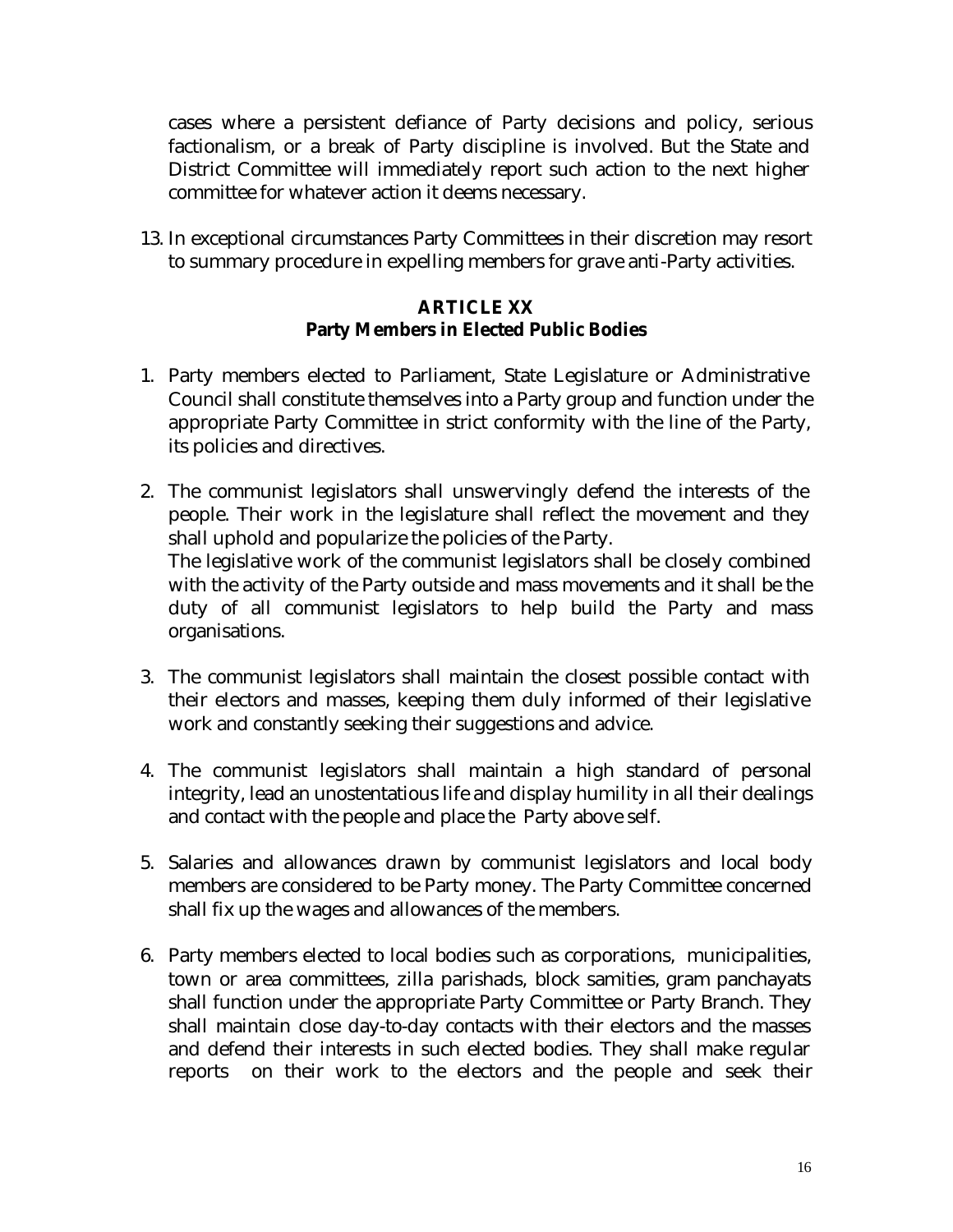suggestions and advice. The work in such local bodies shall be combined with intense mass activity outside.

7. All nomination of Party candidates for election to Parliament, Legislatures or Councils or Centrally Administered areas shall be subject to approval by the Central Committee.

Rules governing the nomination of Party candidates for corporation, municipalities, district boards, local boards and panchayats shall be drawn up by the State Committees.

# **ARTICLE XXA**

The Communist Party of India (Marxist) shall bear true faith and allegiance to the Constitution of India as by law established and to the principles of socialism, secularism and democracy and would uphold the sovereignty, unity and integrity of India.

## **ARTICLE XXI Inner-Party Discussions**

- 1. To unify the Party, free and businesslike discussions of Party policy in the various organisations of the Party as a whole are useful and necessary. This is the inalienable right of Party members arising from inner-Party democracy. But interminable discussions on issues of Party policy which paralyse the unity and will of action of the Party would be a gross misuse of inner-Party democracy.
- 2. Inner-Party discussion shall be organised on all-India scale by the Central Committee:
	- (a) Whenever it considers it necessary;
	- (b) Whenever over an important question of Party policy there is not sufficient firm majority inside the Central Committee.
	- (c) When an inner-Party discussion on all-India scale is demanded by State Committees representing one-third of total Party membership.
- 3. A State Committee can initiate inner-Party discussion on an important question of Party policy concerning that particular State, either on its own, or on a demand of District Committees representing one-third Party membership in the State with the approval of the Central Committee.
- 4. Inner-Party discussion shall be conducted under the guidance of the Central Committee which shall formulate the issues under discussion. The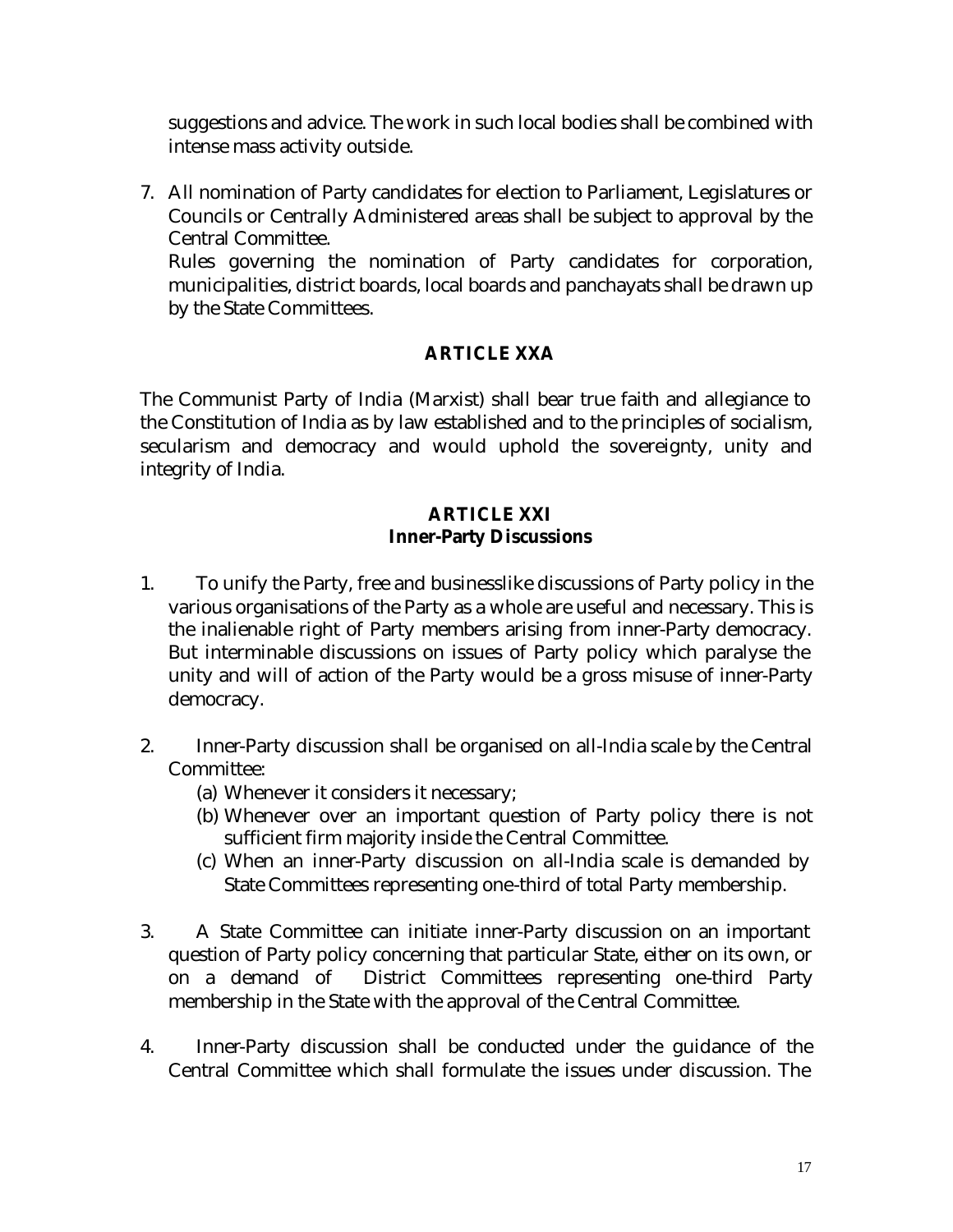Central Committee which guides the discussion shall lay down the manner in which the discussion shall be conducted.

When the State Committee initiates the discussion, it can formulate the issues under discussion and the manner in which the discussion shall be conducted, with the approval of the Central Committee.

# **ARTICLE XXII Discussion Preparatory to Party Congress And Conferences**

- 1. Two months before the Party Congress, the Central Committee will release draft resolution for discussion by all units of the Party. It is obligatory on the part of the State Committees to render it into respective languages and forward to all Branch Committees the required number of copies in the shortest possible time after its release by the Central Committee Amendments to the resolution will be sent directly to the Central Committee which will place its report on them before the Party Congress.
- 2. At each level, the Conference shall take place on the basis of reports and resolutions submitted by the respective Committees.

# **ARTICLE XXIII Party Members Working in Mass Organisations**

Party members working in mass organisations and their executives shall organise themselves into fractions or fraction committees and function under the guidance of the appropriate Party Committee, They must always strive to strengthen the unity, mass basis and fighting capacity of the mass organisations concerned.

#### **ARTICLE XXIV Bye-Laws**

The Central Committee may frame rules and bye-laws under the Party Constitution and in conformity with it. Rules and bye-laws under the Party Constitution and in conformity with it may also be framed by the State Committees subject to confirmation by the Central Committee.

#### **ARTICLE XXV Amendment**

The Party Constitution shall be amended only by the Party Congress. The notice of proposals for amending the Constitution shall be given two months before the said Party Congress.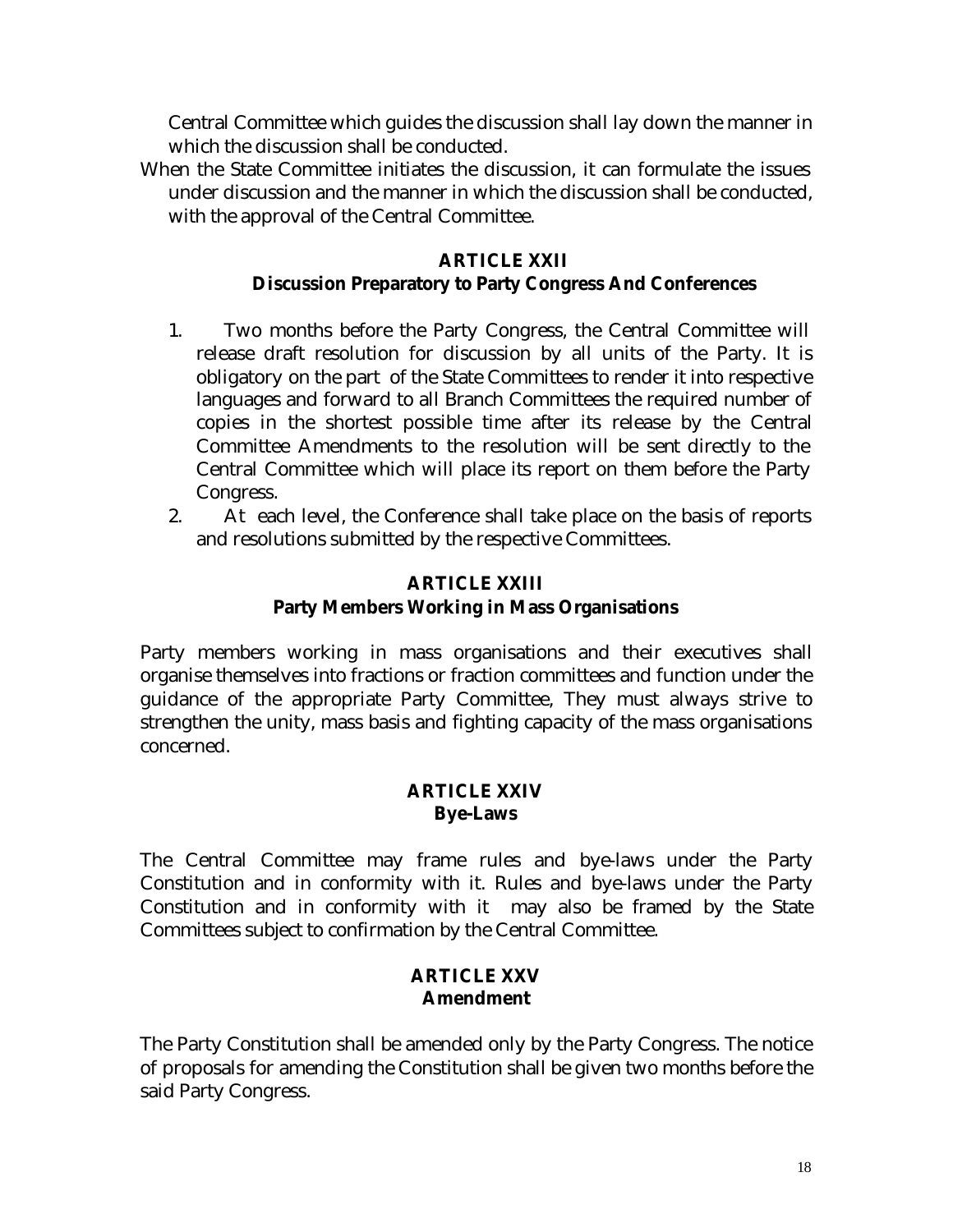## **RULES UNDER PARTY CONSTITUTION (Adopted by the Central Committee in its Meeting on April 8-10, 1988)**

#### **Under Article IV, Section 10: Membership**

#### **Regarding Transfer of Member from one unit to another or from one state to another:**

*(Explanation: Though in practice all transfers from one State to another are done by the CC, the particulars mentioned generally are inadequate. Therefore when a State asks the Centre to transfer a comrade to another State, it must specify the following so that a proper record is kept of each Party member at each level. The same would apply to transfers within the State.)*

#### **Rules : Transfer of Membership**

The following particulars must be supplied along with the letter of transfer:

Name of comrade Age Year of joining the Party Unit to which he/she belonged Mass organisation in which he/she worked Levy amount per month and paid up to Any record of disciplinary action State from which he/she is to be transferred State to which he/she is to be transferred Year of renewal of Party membership Address where he/she can be contacted.

# **Auxiliary Groups:**

*(Explanation: The Salkia Plenum has directed that militants thrown up through mass struggles should be put into auxiliary groups, trained and educated so that they can be recruited as Party members. For this provision is to be made in the rules.)*

- 1. Party units should take steps to organise active participants and militants thrown up in the course of mass movements and from the mass organisations into auxiliary groups which are groupings of broad sympathizers.
- 2. Party Committees should arrange for the education and training of such auxiliary group members about the Party Programme and basic policies, so as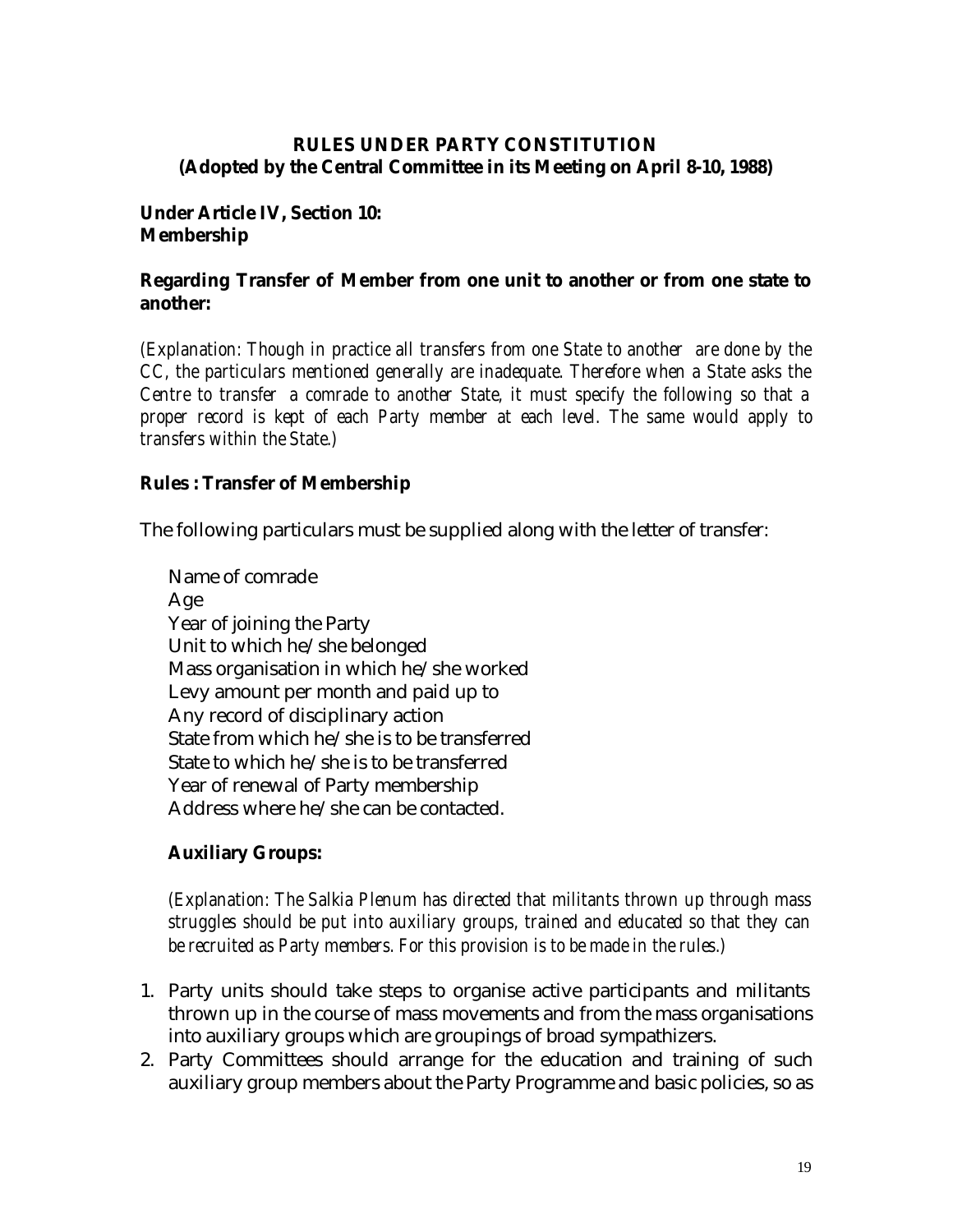to equip them in a reasonable period of time to be capable of joining the Party as candidate members.

## **Under Article VI: Party Membership Records**

**Rule**: The Constitution provides for the membership records to be kept under the supervision of the District Committee. While the final authority for veracity of the records and its authenticated copy will be the DC, the maintenance of records can be delegated to the intermediate/local committee in a State, if so decided by the State Committee concerned.

# **Under Article VII: Check-up of Party Membership**

*(Explanation: Clause (1) states that a Party member may be dropped from membership who "for a continuous period and without proper reason has failed to take part in Party life and activity or to pay Party dues". This is to safeguard against arbitrary droppages without the due reasons stated in the Constitution. Some specific rules are required on the procedure to be adopted.)*

# **Rules**

- (1) The unit concerned which wishes to drop a member must do so after giving the member a chance to explain his or her position. The branch must convey the decision to drop the member in writing to the next higher committee.
- (2) The higher committee, when confirming and registering the membership, must examine the list of droppages and give its specific opinion on the same.
- (3) The committee concerned must submit a renewal report to the next higher committee giving details of the Party membership enrolment, droppages, transfers and composition of the membership.
- (4) For renewal of Party membership there should be a renewal form to be filled up by the member concerned every year which includes basic data such as age, year of joining the Party, income and front in which working.
- (5) The receipt for the membership fee has to be given to the member concerned.
- (6) The concerned Party unit should inform the Party member about the decision to drop the member from Party membership within 30 days from the date of confirmation of the decision to drop the member.
- (7) The appeal against droppage from Party membership should be filed by the concerned comrade within 30 days of intimation of droppage from Party membership.

# **Under Article IX :**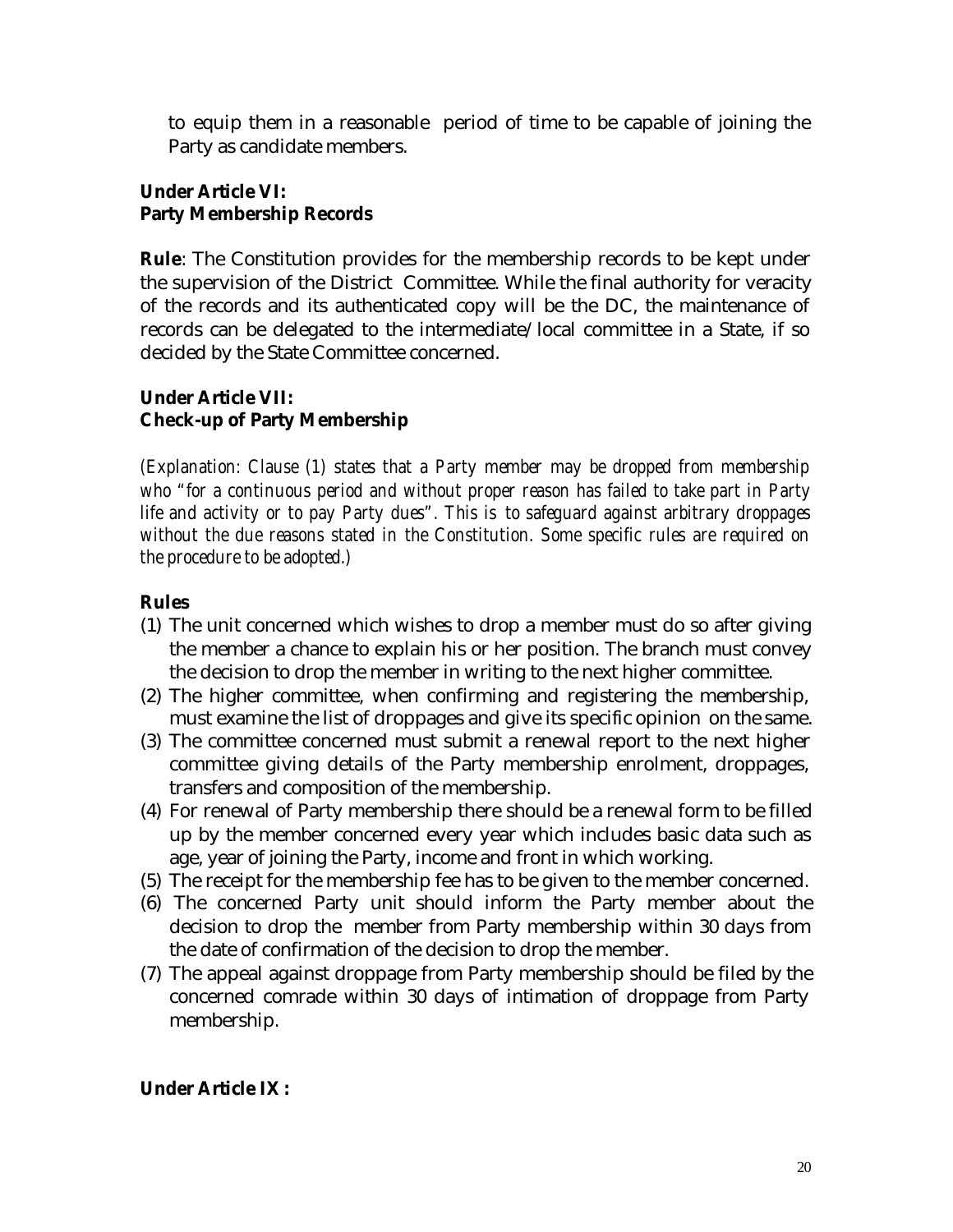# **Membership Fee**

**Renewals:** *(Explanation: Article IX, Clause I states that the annual membership fee is to be paid by a member by "March end of each year to the branch or unit secretary by the member concerned."*

*If membership fees are deposited only by March end to the units, by the time it is forwarded to the District/State Committees, it takes time. So in practice now the CC gets the consolidated membership fees from the State over a varied period of time. Now the duration stretches from April to December even. There has to be a cut-off date by which the membership fees should reach the Centre.)*

# **Rules**

- (1) Renewal of Party membership each year must be completed by March 31st .
- (2) The State Committees must deposit the membership fees with the Centre by 31st May each year.
- (3) In case of any contingency the date can only be extended by the Central Committee/PB.
- (4) New enrolment during the current year of candidate membership fees to be remitted by the end of the year or before.

**Note:** *New enrolment of candidate members (after the renewal period) continues throughout the year. Their fees are to be deposited with the Central Committee separately.*

# **Under Article X: Party Levy**

# **Rules**

1. Party members levy rates: The Central Committee decides that the levy from Party members shall be collected as per the following rates:

# **For Income**

| Upto Rs. 300               | per month | 25 paise |
|----------------------------|-----------|----------|
| Rs. 301 to 500             | per month | 50 paise |
| Rs. 501 to 1000            | per month | 0.5%     |
| Rs. 1001 to 3000 per month |           | 1%       |
| Rs. 3001 to 5000 per month |           | 2%       |
| Rs. 5001 to 7000 per month |           | 3%       |
| Rs. 7001 to 8000 per month |           | 4 %      |
| Above Rs. 8000 per month   |           | 5 %      |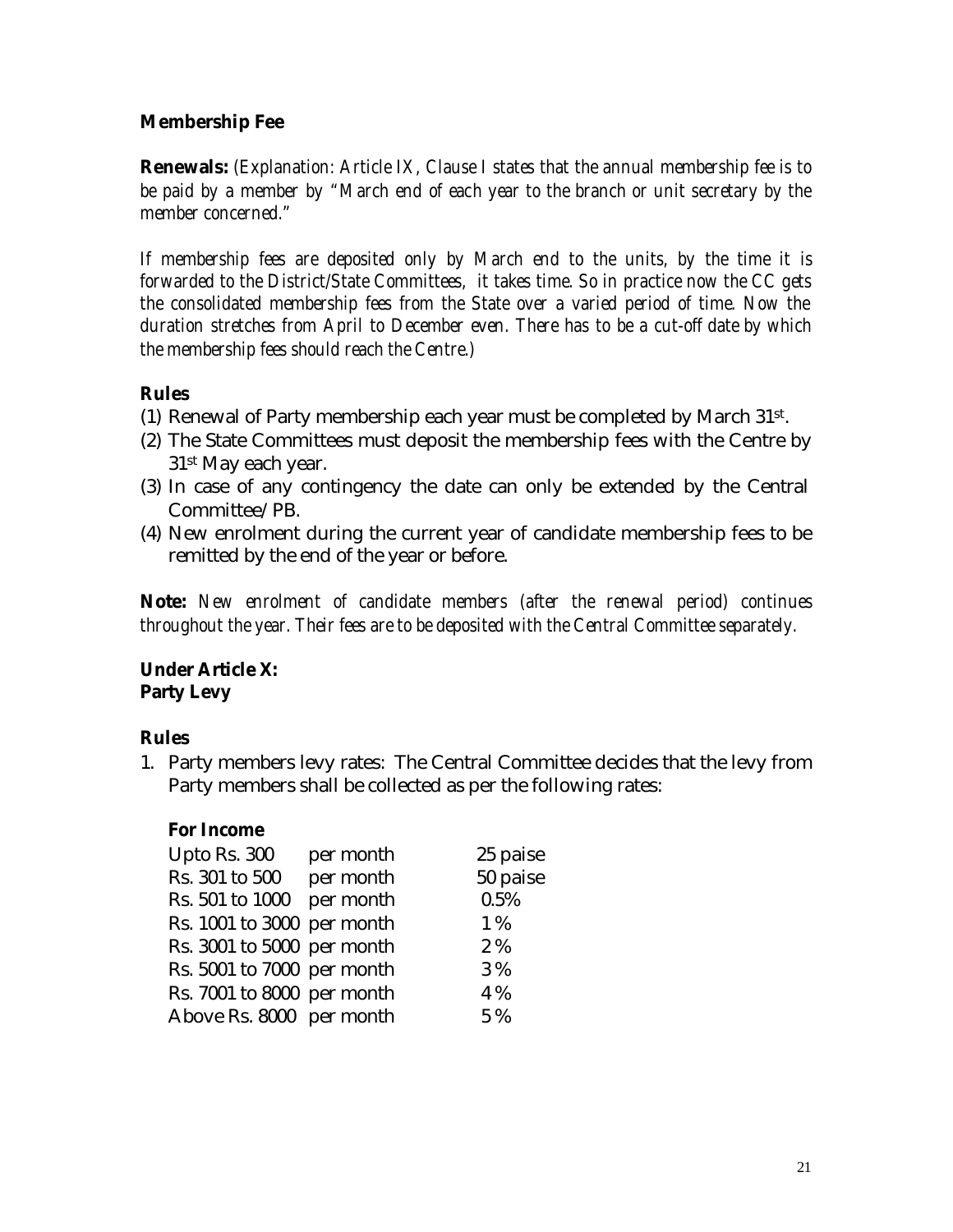- 2. If a member is to pay quarterly or annually, calculate his/her monthly income on the basis of his/her annual income and calculate amount which he or she has to pay applying the above rates.
- 3. If spouse or any other member earning and contributing to the family income, is not a Party member, their income is not to be included, for the calculation of levy rates.

# **Note:**

- 1. Income means with regard to salaried employees and wage earners, all their total gross income, including DA and other allowances. Apart from this, if the member has additional income from land, business or houses, that too is to be added.
- 2. In case of peasants, income after excluding actual amounts expended towards agricultural production.
- 3. If a person is living off joint family income, then his share of income.
- 4. In extreme cases, unemployment, drought or illness, if exemptions are to be given, it is for the respective State Committee to take necessary decision.

**Note:** The percentage share of local, area, district and state is to be decided by the State concerned.

# **Under Article XV, Section 10: Central Committee Finances**

# **Rules**

- 1. The Central Committee is authorised to appoint a Trust to manage its properties.
- 2. The Central Committee is to decide each year, or as the case many be, the quantum each State will pay towards Party fund or special Party fund drive to run the Party's central apparatus.
- 3. Polit Bureau will constitute a Finance Sub-Committee which will meet and
	- (a) Take decision on financial matters and expenditure involving amounts upto Rs. ten thousands only. Expenditure of higher limit will be referred to the P.B.
	- (b) Finance Sub-Committee will place quarterly accounts of the CC and its establishment to the Polit Bureau.
	- (c) Finance Sub-Committee will submit yearly accounts as approved by the PB to the Central Committee for its approval (as laid down by the Party Constitution).
	- (d) One member of the Sub-Committee will be incharge of the income and disbursement of the Party finances after which these will be passed over to the accounts incharge for finalisation and compilation.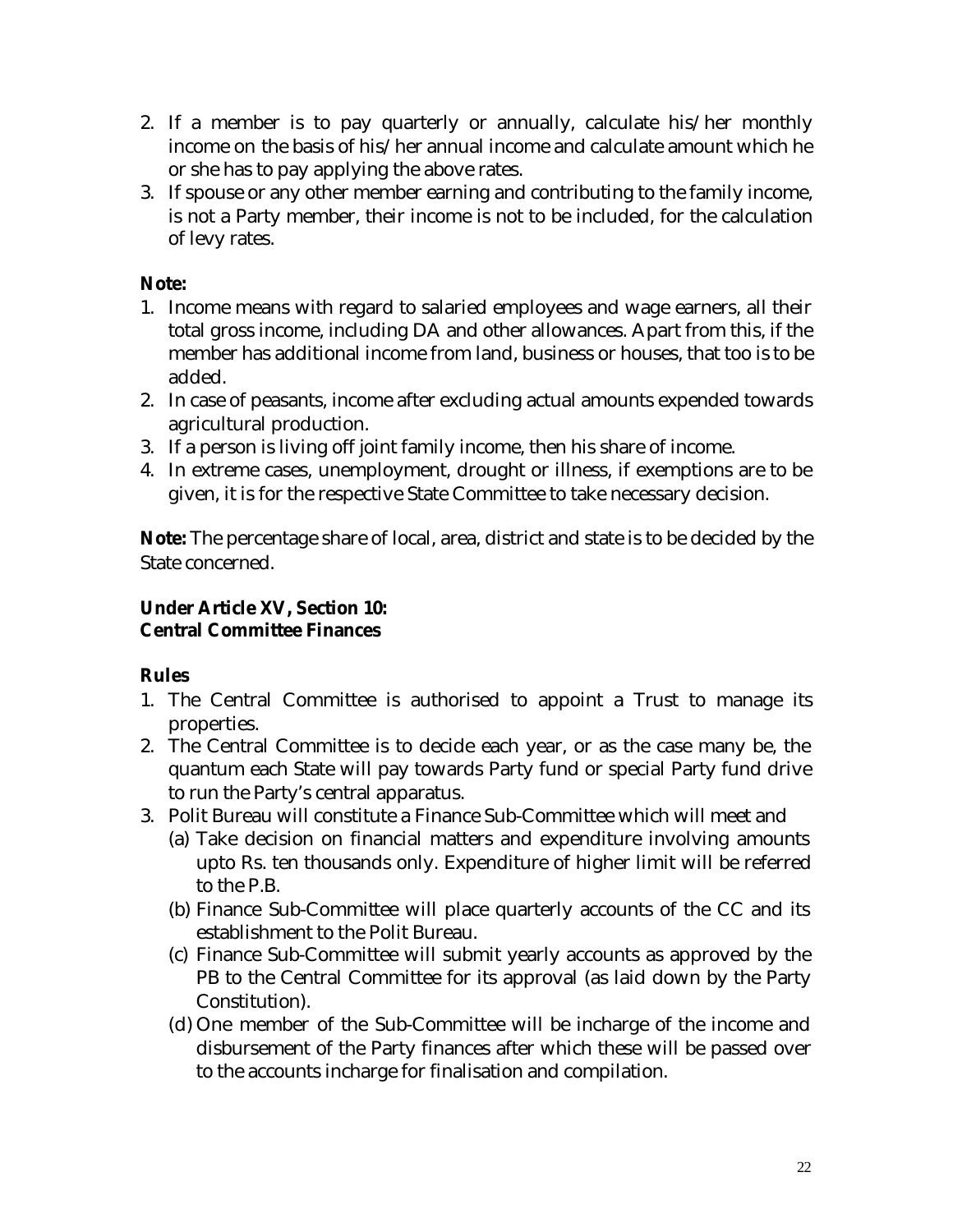(e) Half-yearly accounts of the Party organs and other establishments (if any) to be submitted to the Sub-Committee.

## **Under Article XVI: Sub-Clause 3(b): State and district Party Organs, Setting up of Intermediate Committees**

*(Explanation: Clause 3(b) states, "The State Committee shall decide on the various Party organs to be set up between the primary unit (the Branch) and the District or the region and shall make necessary provisions relating to their composition and functioning. This will be done in accordance with the rules laid down by the Central Committee)*

The State Committee can decide to set up intermediate committees between the primary unit and the District Committee or the region under the following rules:

- (a) The State Committee will decide the size of the committee to be set up.
- (b) Such a committee will be elected by the conference of delegates at that level. The committee should elect a Secretary and /or the Secretariat.
- (c) The criteria of election of delegates to the conference of the intermediate committee will be decided by the State Committee.
- (d) The intermediate committee (local, area, zonal etc.) will exercise all those functions enumerated for the State/ District Committees, their function being confined to the local area or zone under its jurisdiction.
- (e) Committees set up on an ad-hoc/nominated basis for coordination purposes will not have the general powers laid out for full-fledged elected committees. Their scope of work is to be guided by the decisions of the respective committees who appointed them.
- (f) The number of delegates to the District Conference and the conferences of committees below the district will be decided by the State Committee.

# **Under Article XVI: Rules on Party Finances & Accounts For Committees Below The CC (States & District Party Organs**)

*(Explanation: Similar to the rules framed for the CC finances and accounting, the following rules will apply to all the lower elected committees)*

- (a) At State level (and for the intermediate/District committees as decided by the State Committee) finance sub-committee of the committee concerned will be constituted by the Secretariat.
- (b) The sub-committee will be responsible for the disbursement of the money and maintenance of the accounts under the supervision of the Secretariat.
- (c) The sub-committee will submit a six-monthly account to the Party Committee and this statement should be forwarded to the next higher committee.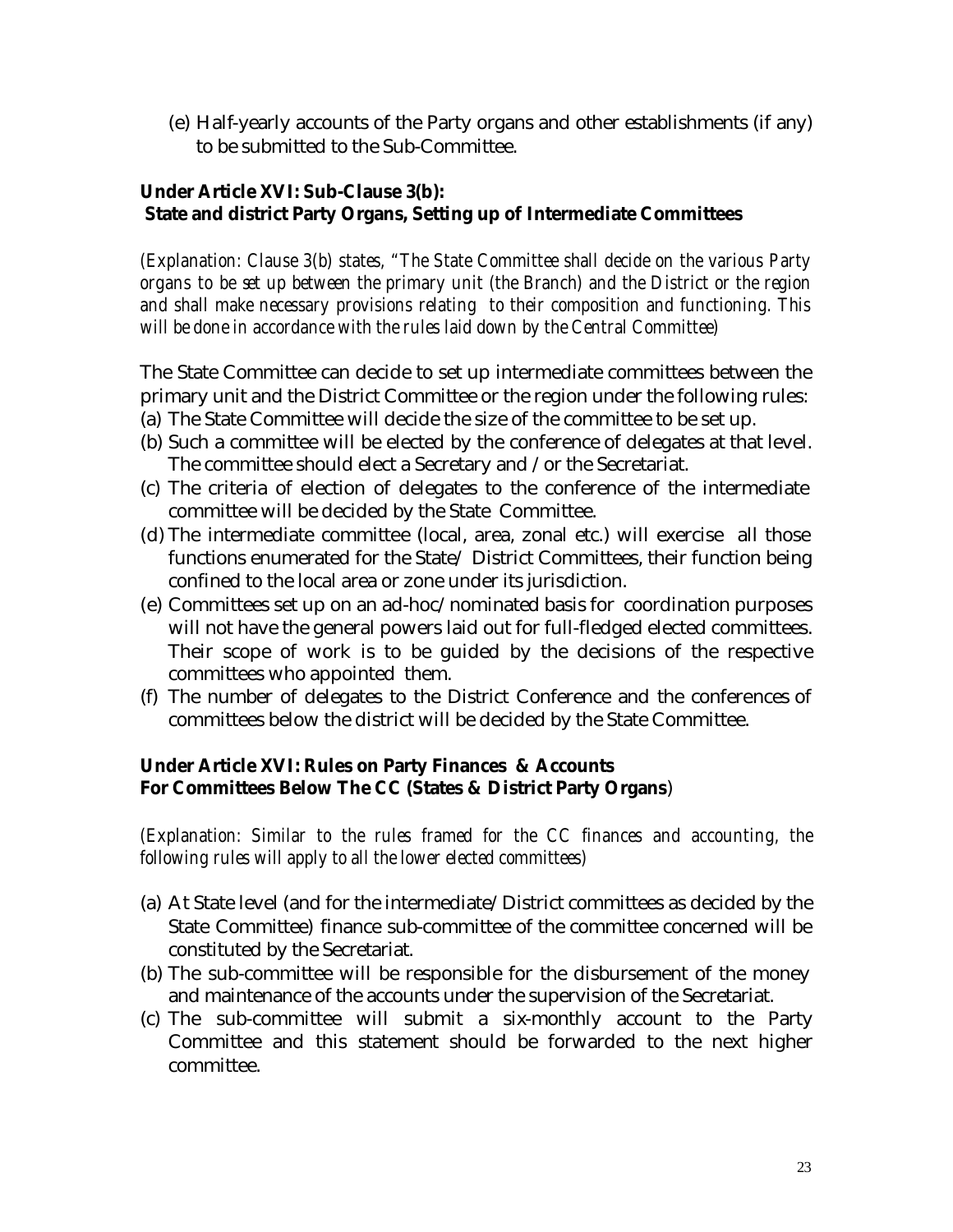- (d) Annual accounts should be audited by the sub-committee and placed before the Party committee for approval.
- (e) The district committee will submit the consolidated statement of account of its and all the lower elected committees to the state committee before July 31 every year after being duly audited by a chartered accountant.
- (f) The state committee will submit the consolidated statement of accounts of its and all the lower elected committees before August 31 every year to the Central Committee after being duly audited by a chartered accountant.

# **Under Article XVIII: Rules For The Functioning Of The Central Control Commission**

- 1. On receipt of a reference or an appeal under Article XVIII, the Central Control Commission should take steps to investigate and decide upon the issue.
- 2. No appeal can be preferred by any one other than the aggrieved Party member.
- 3. The Central Control Commission shall have the right to directly correspond with the examine unit/units or persons concerned in order to ascertain facts and to arrive at conclusion.
- 4. The Central Control Commission will ordinarily meet once in three months. The Chairperson shall call a meeting of the Central Control Commission after giving 14 days prior notice.
- 5. Majority of the members constitute quorum of the meeting. The Central Control Commission can take a decision only if all the members agree or majority of the members of the Central Control Commission agree. A decision taken may be informed to the absent member or members.
- 6. The Central Control commission may take decisions by consultation by correspondence among its members on such issues which are simple and not complicated.
- 7. The Central Control Commission will communicate its decision to the appellant and the respective State Committee and the decision of the Central Control Commission has to be implemented immediately by the respective committees.
- 8. The Central Control Commission will present before the Central Committee a consolidated report of its activities and decisions at least once in a year.
- 9. These rules shall apply mutatis mutandis to State Control Commissions.

# **Procedural Rules For Central Control Commission To Conduct Business**

1. On receipt of an appeal, the Chairperson of the Central Control Commission shall intimate about the case to the other members.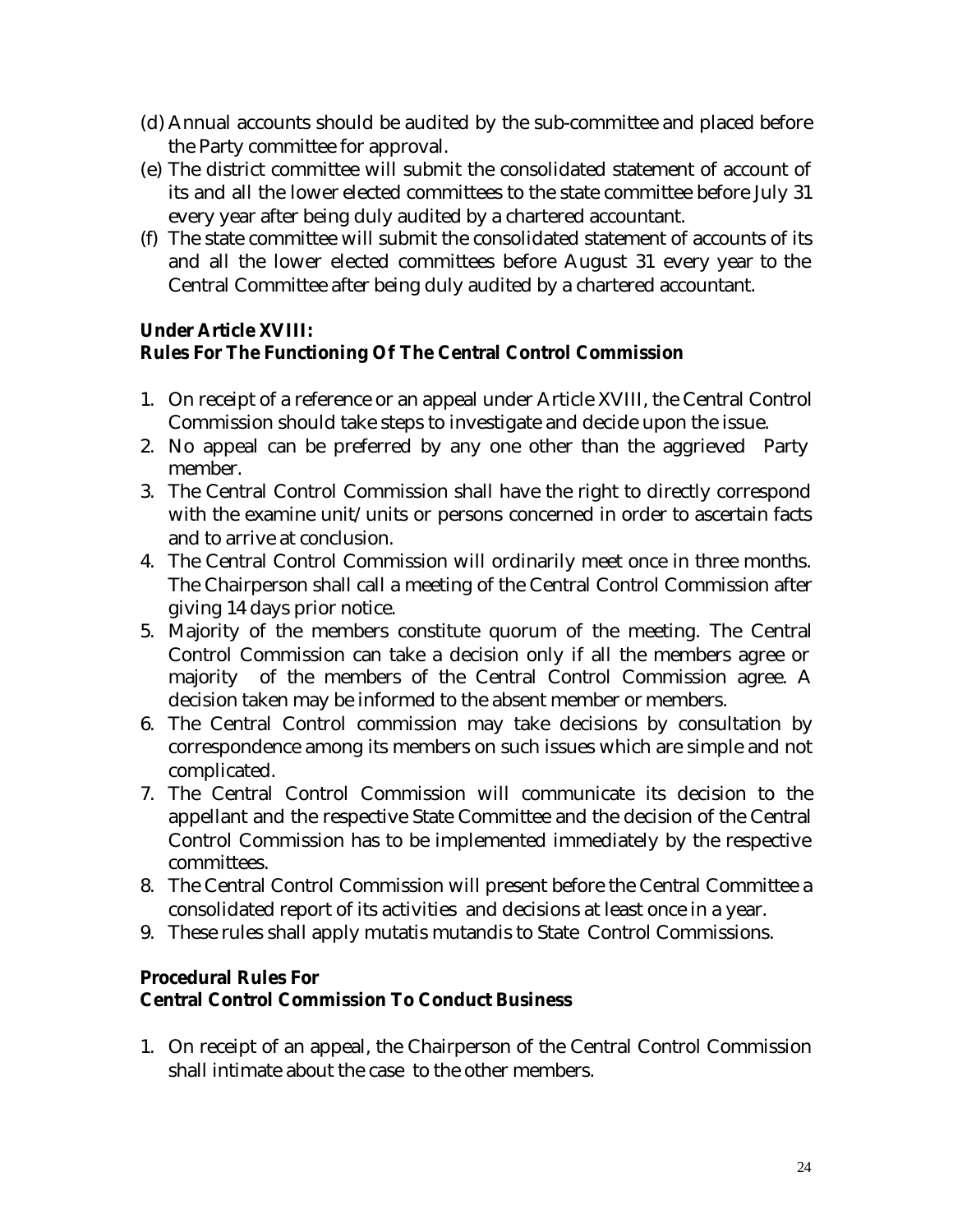- 2. The Chairperson shall also propose the immediate steps to be taken up for the investigation in a particular case. The other members of the Central Control Commission may send their proposals regarding the same.
- 3. The Central Control Commission has the right to ask for any information which is required for deciding the appeal from the concerned committees and members and they should provide such information to the Central Control Commission within a period of two months and if no such information is received within this period, the Central Control Commission may proceed with the case.

# **Procedural rules for the Central Committee**

The Central Committee shall consult the Central Control Commission before a final decision is taken to withhold, modify or reverse a decision of the Central Control Commission in extraordinary cases under Article XVIII, Section 3.

# **Under Article XIX, clause 11**

1. The Party unit which took disciplinary action against a Party member should inform the Party member concerned about the decision within 30 days after the decision or within 30 days after confirmation by the next higher committee, if confirmation is required as per clause 7 of Article XIX.

2. The appeal against the disciplinary action should be filed by the concerned Party member within six months from the date of communication of disciplinary action.

# **Under Article XIX, Clause 13: Party Discipline**

Provision for summary expulsion in exceptional circumstance is meant for "grave" anti-Party activities. The means only under extremely serious circumstances such as when a member is found to be a spy or enemy agent or when the member's activities seriously compromise the Party's position, should it be invoked.

# **Under Article XX: Party Members In Elected Bodies**

# **Rules**

1. Each CPI(M) Parliament member has to pay levy amount as decided by the Central Committee to the Central Committee.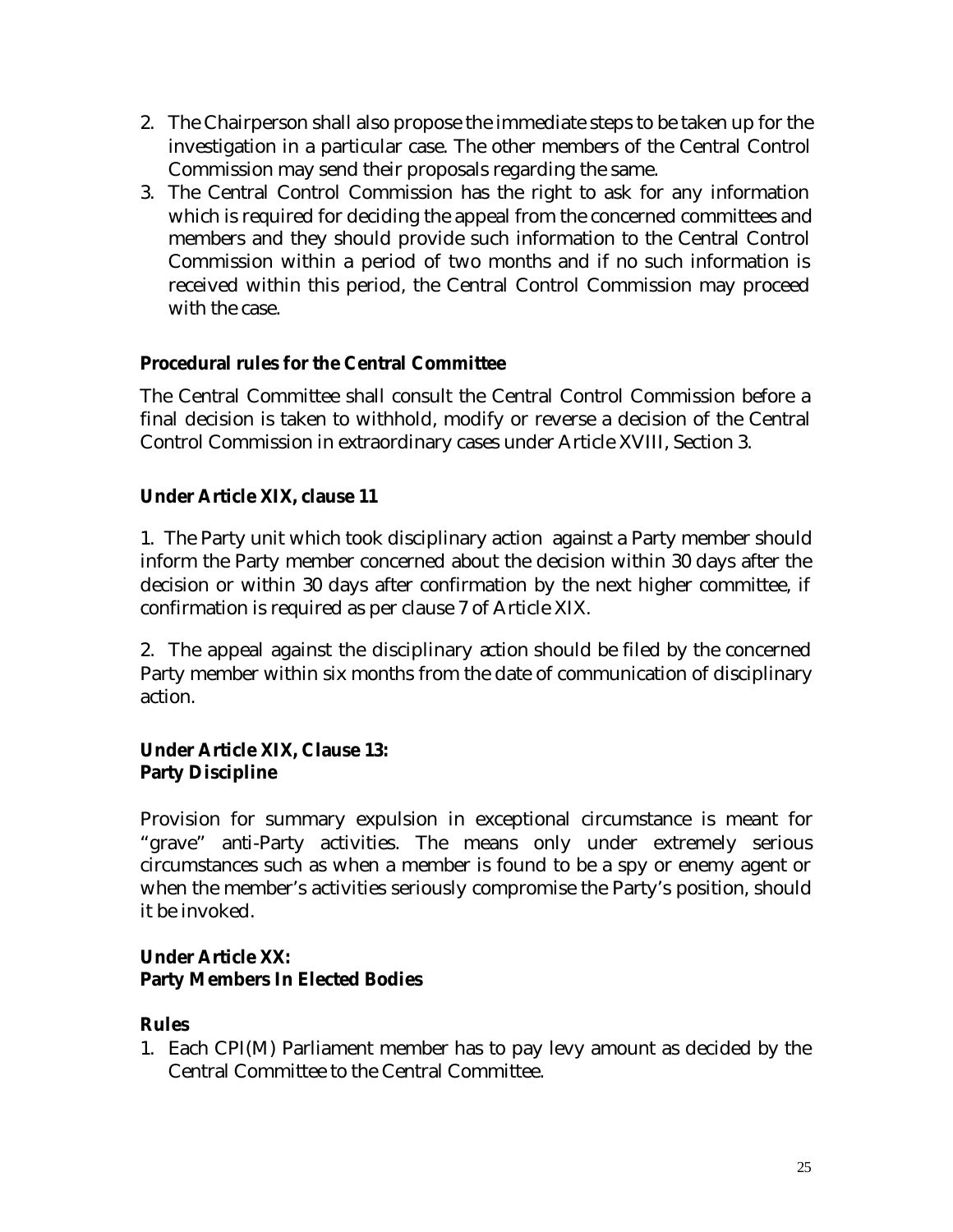2. The percentage of the levy share as fixed by the PB for the State will be remitted to the State Committee concerned (to the State the member belongs) each month.

(Explanation: Article XX Sub-clause (5) in the Constitution states that salaries and allowances drawn by Communist legislators and local body members are to be considered Party money. Earlier there was no system of pensions for MPs/MLAs. Now it is there. So the following rule.)

3. Salaries and allowances of Communist legislators, local body members include pensions drawn by them, if any.

## **Under Article XXII Discussions Preparatory To Party Congress And Conferences**

The forums of the Party conferences will be utilised to discuss and review the work report since the past conference and political-organisational questions related to the implementation of the line laid down in the past conference/Congress. The discussion on the draft political resolution of the Congress will be conducted separately as per the provisions laid down in the Constitution.

# **Under Article XXIII Party Members Working In Mass Organisations**

- 1. The Party Committee at Central, State and District levels may form subcommittee from amongst its members and any other member considered suitably equipped to guide the work of the Party members working in different mass fronts. They will specialise in the problems of the front, check up on Party building, guide and coordinate the activities of the Party members in different mass organisations, whether they exist as Party units or fraction committees, and see that Party policy in being followed and implemented.
- 2. All the Party members working in a mass organisation or the elected bodies of that organisation at various levels constitute the fraction of that body. They have to function under the guidance and decisions of the respective Party committees.
- 3. Fraction committees are to be set up from amongst the fraction members where there are large number of them working at different levels in a mass organisation. The fraction committee will be set up by the respective Party committee by including those comrades, apart from members of the Party committee if any, who are equipped with the required level of maturity or mass experience considered necessary by the Party committee.
- 4. The fraction committee, as constituted above, should carry out the decisions of the respective Party committees in the Executive or General Council of the